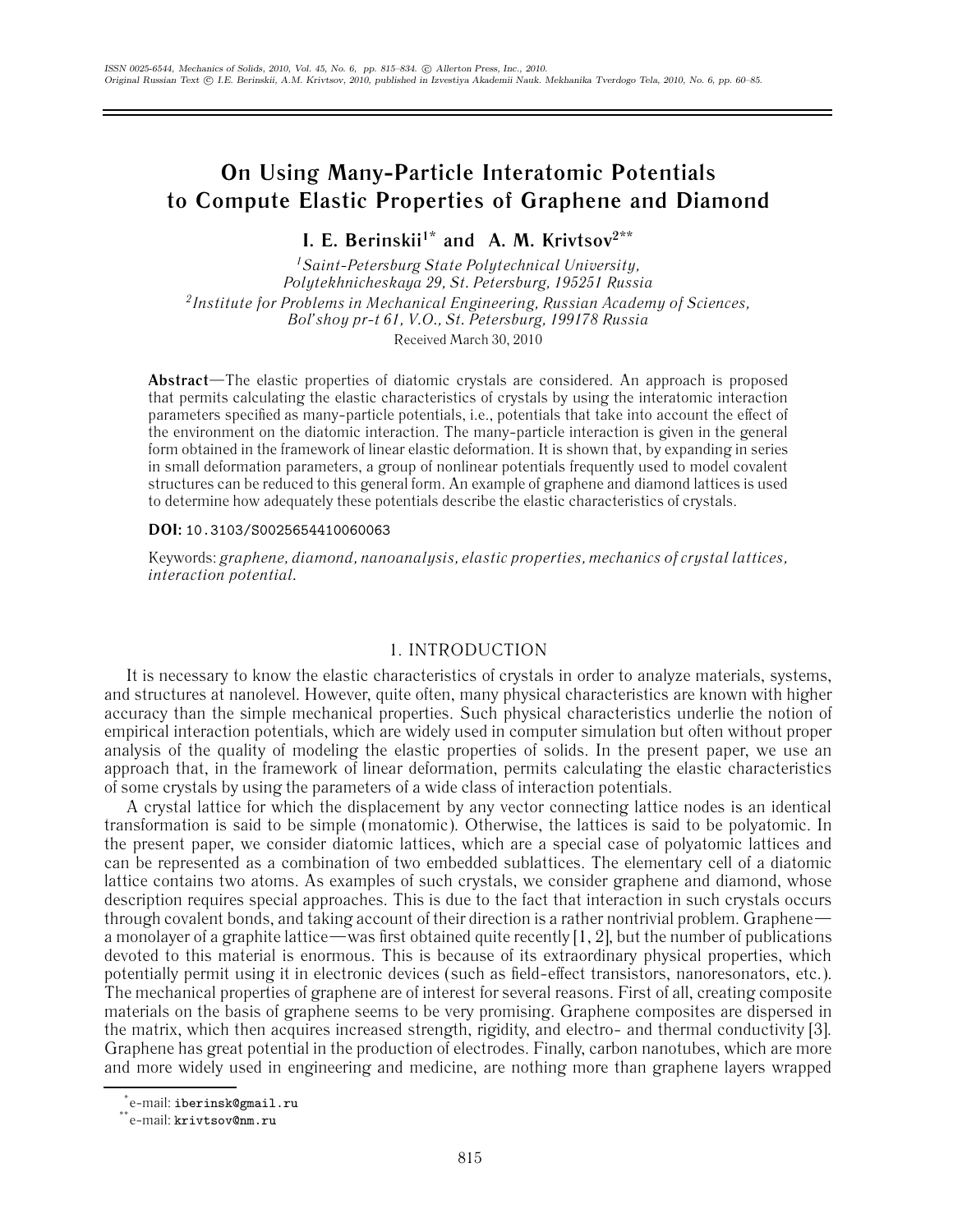in some way. Thus, there exist several possibilities for using the mechanical properties of graphene. Therefore, studying these properties is an important and topical problem.

The constantly increasing interest in the properties of materials with diamond structure is also caused by the development of nanotechnologies. Nanodiamonds attract attention as antifriction materials, elements of nanoelectronics, structural materials used to obtain polycrystal diamonds, abrasive materials for special purposes in surface polishing and diamond film manufacturing, and also as oil additives and for obtaining diamond-metal hardening coatings. Their use as modifiers in the production of new composites and in creating new organic materials is also in progress [4]. Moreover, there also exist several other materials having a diamond-like crystal structure (for example, silicon and germanium crystals as well as boron nitride crystals). It is difficult to overestimate their importance in micro- and nanoelectronics, and boron nitride is used as an abrasive material many of whose characteristics exceed those of diamond.

### 2. EXPERIMENTAL DETERMINATION OF ELASTIC PROPERTIES OF GRAPHENE AND DIAMOND

Since the van der Waals interaction of carbon atoms between layers in graphite is significantly weaker than the interatomic covalent interactions inside a layer, it seems quite obvious that the elastic properties of graphene and graphite should be similar in the reference plane. In particular, this means that the elastic moduli  $C_{11}$ ,  $C_{22}$ , and  $C_{44}$  of these materials are very close to one another. The experiments with graphite performed until 1970 mainly allowed the determination of only the moduli  $C_{33}$  and  $C_{44}$  and were based on studying the compressibility and specific heat capacity of graphite [5], the methods of neutron scattering, and resonance and ultrasonic tests. The other moduli either remained undetermined at all or were determined indirectly. Apparently, the first experimental data containing the complete set of elastic properties of graphite were presented in [6]. As the object of studies, the authors considered small crystals of pyrolytic  $\alpha$ -graphite, which have close orientations along the axis c and a large scattering of orientations along the perpendicular directions. The ultrasonic tests were used to determine the elastic constants  $C_{11}$ ,  $C_{12}$ ,  $C_{33}$ , and  $C_{44}$ ; the methods of static compression, tension, and torsion of graphite samples were used to determine the compliance coefficients  $S_{11}$ ,  $S_{12}$ ,  $S_{13}$ ,  $S_{33}$ , and  $S_{44}$ . The flexural free oscillations of rods were used to determine the moduli  $1/S_{11}$  and  $C_{44}$ , and the shear modulus  $C_{44}$  was also determined by studying the torsional oscillations of oscillatory systems made on the basis of graphite disks. For almost forty years, these data underlay the theoretical studies of graphite and graphene as well as single-walled and multi-walled nanotubes, although other experimental studies were also performed. Pyrolytic graphite irradiated with neutrons was studied in [7]. It was discovered that the only constant that significantly differs from the data in [6] was  $C_{44}$ , although the constant  $C_{33}$  also varied slightly. Some data on pyrolytic graphite was obtained in [8] based on the methods of nonelastic neutron scattering. The dependence of elastic properties of pyrolytic graphite on pressure and temperature was investigated in [9], and an refined value of the modulus  $C_{44}$  obtained on the basis of the Mandelstam–Brillouin scattering is presented in [10]. In 2007, new data on the elastic constants of graphite was obtained by the nonelastic X-ray scattering method in [11]. The X-ray scattering overcomes the difficulties arising in neutron irradiation, specifically, the restrictions on the sample dimensions and the energy transfer, and, as compared to the ultrasonic methods, is not so sensitive to the material defect structure. A drawback of this method is the impossibility of exact determination of the coefficient  $C_{13}$  because of large structural anisotropy; however, the authors assume that this modulus is close to zero [11]. The new data is close to that given in [6] but can be assumed to be more precise, except for the modulus  $C_{13}$ .

Since, in laboratory conditions, graphene was obtained quite recently, there are not so many papers published on the experimental determination of its elastic properties. The main experimental method for studying graphene and stacks of graphene layers is the atomic force microscopy (AFM). In [12], this method is used to study the elastic properties of an object that is a stack of graphene layers (less than five) settled on a silicon dioxide substrate with grooves etched by a photolithographic method. The microscope probe presses on the graphene over a groove, the probe displacement is measured, and the measurements are used to determine the rigidity of the graphene layers. The authors associate the object under study with an elastic rod fixed at both ends and thus determine Young's modulus to be equal to 0.5 TPa. A similar approach is used in [13], where several layers of graphene are located over circular indentations on the substrate and a membrane is used as the continuum model. The membrane rigidity is determined by AFM measurements. A similar experiment was also performed with a graphene monolayer [14], and Young's modulus of the order of 1 TPa was determined as a result.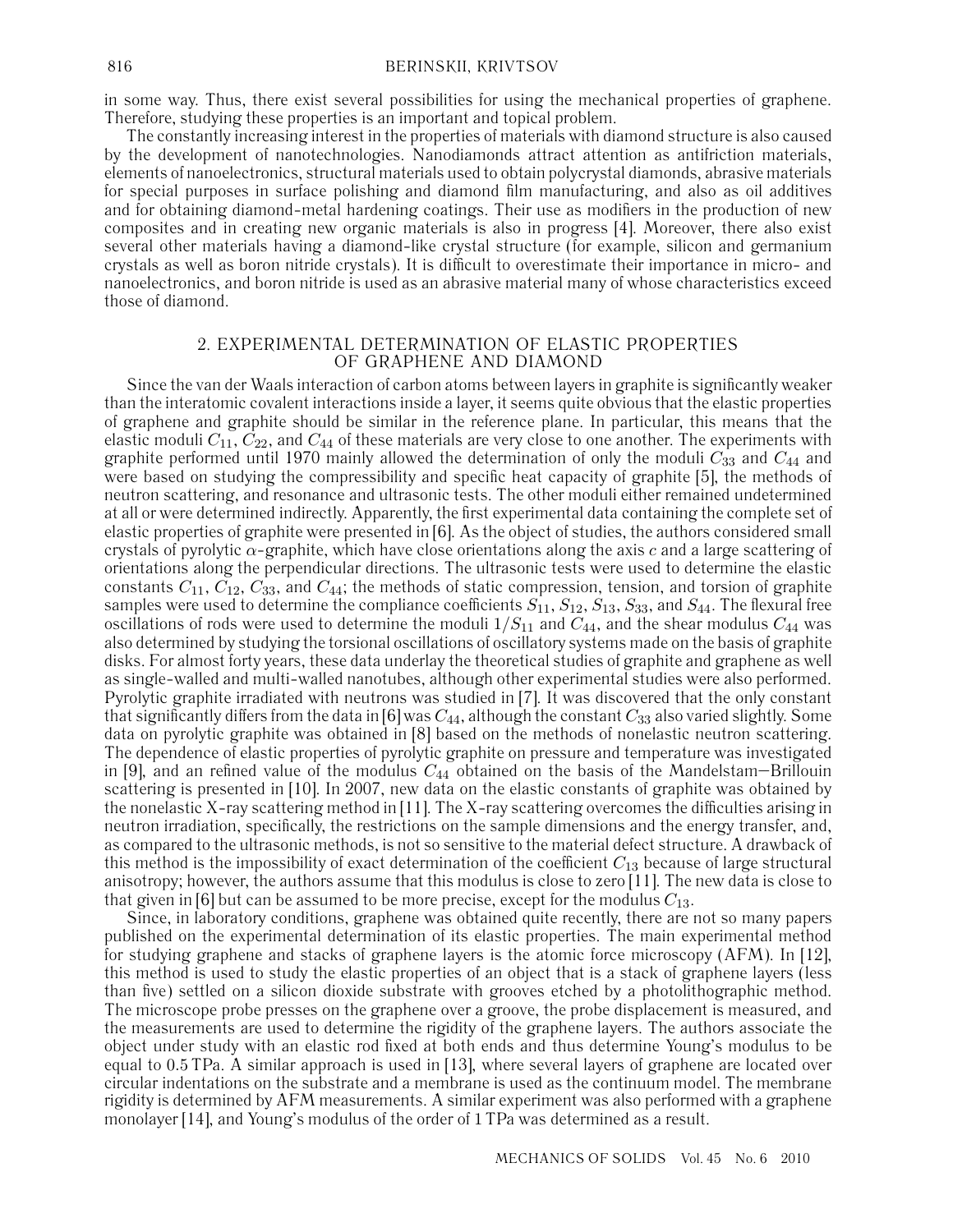| $C_{11}$ | $C_{12}$ | $C_{44}$ | К   | Source                                     |
|----------|----------|----------|-----|--------------------------------------------|
| 950      | 390      | 430      | 580 | Bhagavantam and Bhimasenachar (1946), [15] |
| 932      | 411      | 416      | 416 | Hearmon (1946), [16]                       |
| 1100     | 330      | 440      | 590 | Prince and Wooster (1952), [17]            |
| 1076     | 125      | 576      | 442 | McSkimin (1957), [18]                      |
| 1076     | 275      | 519      | 542 | Markham (1965), [20]                       |
| 1079     | 124      | 578      | 442 | McSkimin (1972), [19]                      |
| 1076     | 125      | 577      | 442 | Grimsditch and Ramdas (1975), [21]         |
| 1076     | 125      | 576      |     | Shutilov (1980), [22]                      |
| 1080     | 125      | 577      | 443 | Gilman (2002), [23]                        |

Thus, the differences between the data for the graphene elastic characteristics obtained by different approaches are rather significant. Apparently, the most reliable data concerning the tensile modulus was the data obtained in experiments with graphite. This is due to large errors in experiments with graphene, which are still of great interest from the standpoint of determining the flexural characteristics.

The experimental properties of diamond have been studied much better than those of graphene, but there is also a large scatter in them. Apparently, the elastic properties of diamond were first measured in 1946 using ultrasonic methods [15]. Later on, they were also measured by X-ray diffraction and precision acoustic methods (see, e.g.,  $[16-19]$ ). The experimental results from different sources are given in Table 1 (in GPa).

The table shows that, starting from 1957, the elastic characteristics obtained are very close, except for the data of [20] dating back to 1965.

## 3. MATHEMATICAL AND COMPUTER SIMULATION OF CARBON NANOSTRUCTURES

After nanotubes were discovered by Iijima [24], the study of the elastic properties of carbon compounds received a strong stimulus because the investigators predicted several unique properties of nanotubes and because modeling of new carbon compounds and materials based on them began. The nanotubes, and then other nanostructures, became the object of studies by numerous analytical and numerical methods, which were soon classified into the hierarchy of multiscale modeling [25–27]. At the lowest step of this hierarchy, which corresponds to the least dimensions and simulation times, there are ab initio methods (calculations "from first principles," the theory of the density functional). Then follow the molecular dynamics method and its generalization (the particle dynamics method), the structural methods (discrete-continuum models), and finally the continuum mechanics methods.

The particle dynamics method seems to be most natural in modeling microstructures, because each particle models an atom of the system. In this case, an important role is played by the potential determining the particle interaction. These potentials can be obtained both purely empirically and on the basis of quantum mechanical computations. For close-packed lattices, the pair potentials of force interaction such as the Lenard–Jones potential and the Morse potential can be used successfully. However, for the majority of crystals with non-close-packed lattices, this simplest model (in what follows, it will be called the force model), where the atoms are represented by material points, is insufficient. First of all, this concerns covalent crystals. However, it is the covalent bonds that are typical of many nanostructures such as graphene, fullerenes, carbon nanotubes, and organic molecules, and hence the use of paired laws of force interaction for them encounters serious difficulties related to ensuring the stability and satisfying the experimental values of elastic moduli [28]. By the way, paired interaction models can be constructed [29, 30] in choosing various laws of interaction with atoms of different coordination spheres, and such models are successfully used to solve practical problems.

Traditionally, covalent bonds are modeled by using many-particle interaction potentials that depend on the relative position of several particles (atoms). In [31, 32] and then [33, 34], it was suggested to model carbon compounds by using many-particle potentials taking account of the angles between bonds. The family of MM-potentials (in particular, the MM3-potential [35]), the AMBER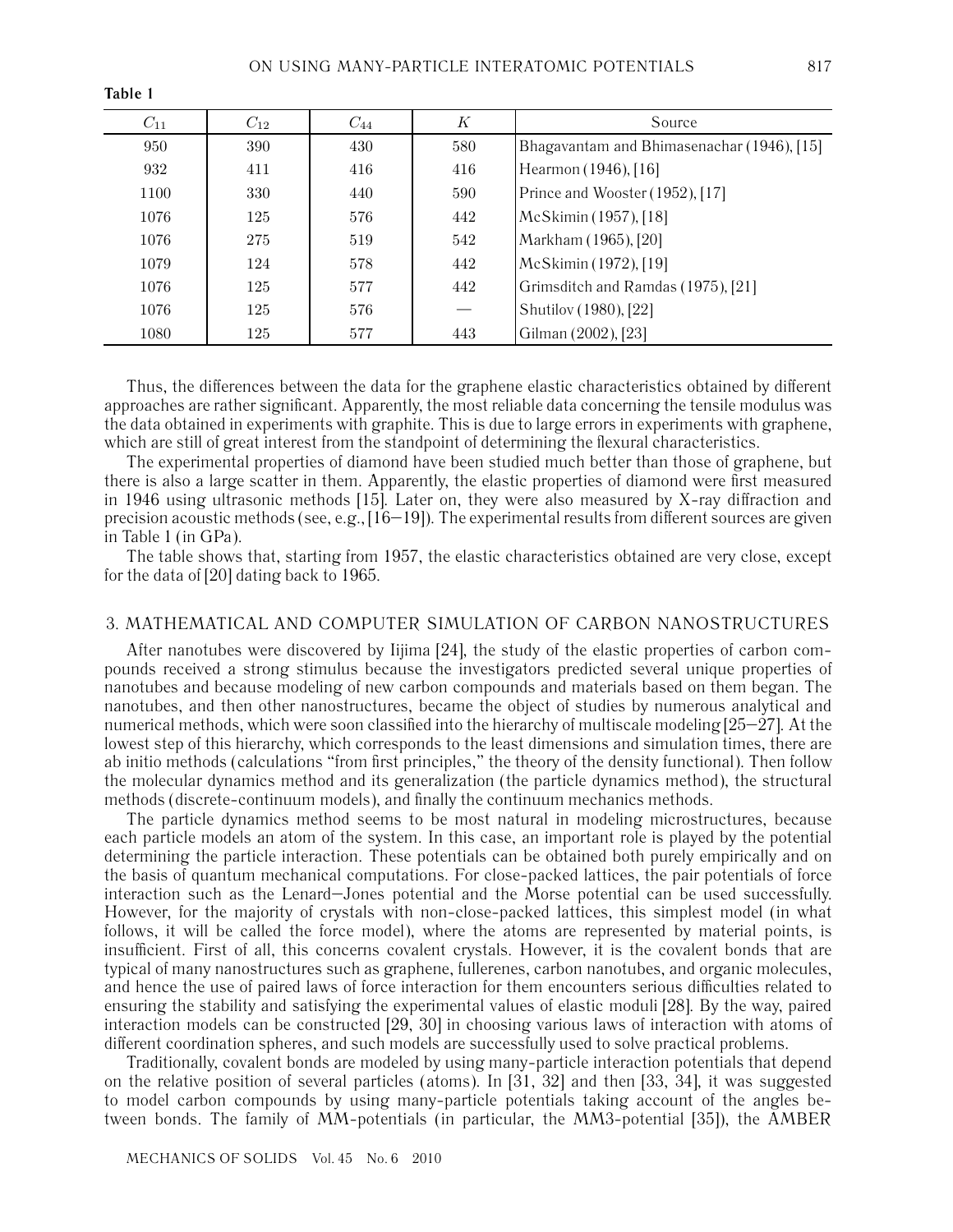force field [36, 37], and other force fields have been effectively used to model carbon structures both abroad [38, 39] and in Russia [40].

The parameters of the above-listed potentials are chosen so as to satisfy the known physical characteristics. Most often, these are different energy and geometric characteristics of the lattice, such as the energy and the length of an interatomic bond the vacancy formation energy. The majority of the widely used force fields, such as AMBER, CHARMM, MM3, and OPLS, were developed by experts in the field of quantum and biological chemistry and were intended for the calculation of the energy forces of large molecular systems such as proteins, nucleic acid, etc. To a lesser extent, they were intended for the calculation of the mechanical properties of materials, but attempts to describe the mechanical behavior of carbon nanostructures by using these potentials can still be encountered in the literature no less frequently. An advantage of the potentials of the Tersoff–Brenner family is the fact that they were also chosen by authors so as to satisfy the elastic moduli. In [32], the potential parameters are chosen so as to satisfy the interatomic distance and the bulk modulus for diamond, and it is claimed that the potential can be used to model amorphous carbon and even graphite (graphene) with high accuracy. However, nothing is said about the method for calculating the elastic characteristics. Since the microstructures are similar, most of the methods for calculating the elastic properties developed for nanotubes can also be used for graphene. Indeed, attempts to use multi-particle potentials in such calculations were made, for example, in [42, 43]. However, these papers do not take into account that the crystal lattices under study are complex, and this results in an incorrect determination of the rigidity tensor. A overview of different potentials used to model graphene can be found in [38] and a similar overview for nanotubes is given in [39]. It follows from these papers that the values of Poisson's ratio and Young's modulus obtained by computer simulation can differ by several times.

Computer simulation is widely used to describe the properties of crystals at the microlevel. However, it is necessary to have theories that can bridge the gap between the microparameters (physical and geometric parameters of crystal lattices and parameters of effective potentials of interaction) and the macroparameters (elastic moduli, natural frequencies, etc.). To this end, it is necessary to have models, called discrete (also discrete-continuum or structural), that rely adequate description of the material microstructure. In these models, interaction at the microlevel can be described in the framework of classical mechanics (without taking into account the quantum mechanical effect), which is sufficient for studying the elastic deformation of the majority of crystalline solids. To model the interatomic interaction in crystal lattices, one must first introduce some interaction models and then, depending on the type of the model, pass to the macroscopic description of the material.

In [44], a structural approach (also called rod or discrete-continuum approach) was suggested to describe the interaction between carbon atoms. In this case, a paired force model with different interaction laws for the first and second coordination spheres was introduced. The simples (linear) interaction law is used; i.e., in fact, the interatomic bonds are replaced by linear springs with different spring constants. In the above paper and in the subsequent literature [29, 30, 38], these springs are called rods, although the flexural rigidity typical of rods is not taken into account in these models. Generally speaking, such models were also considered earlier, but it is the paper [44] that attracted attention of a wide scientific audience to this approach. In Russia, this approach was developed in [30, 45]. An obvious merit of the rod model is that a simple and descriptive mechanical analogue was suggested for carbon bonds. Therefore, it is increasingly used [29], although this model has certain drawbacks (in particular, it does not permit obtaining the correct value of Poisson's ratio for graphene [28]). Somewhat different structural models for nanostructure modeling, where the interatomic bonds are modeled by rods with flexural rigidity were suggested, in particular, in [46, 47].

Taking account of the rod flexural rigidity reflects the orientation of the covalent bond, for which the interaction forces are not central; i.e., a transverse force arises along with the longitudinal force. From the general viewpoint, such interactions can be described by taking into account the contribution of the paired moment between particles in addition to the force contribution. In this case, the potentials depend on the relative positions and rotations of two interacting particles [48–50]. In [28], it is shown that this permits removing the restriction on Poisson's ratio of graphene arising in the force model. In particular, the moment approach for modeling graphene was used in [51, 52]. An example of the moment approach used to model diamond is given in [52].

It should be noted that the continuum methods are now widely used to model nanostructures. For example, it seems quite natural to model a nanotube by an equivalent thin shell neglecting its microstructure. However, in this case, it is necessary to introduce a formal adjustable parameter that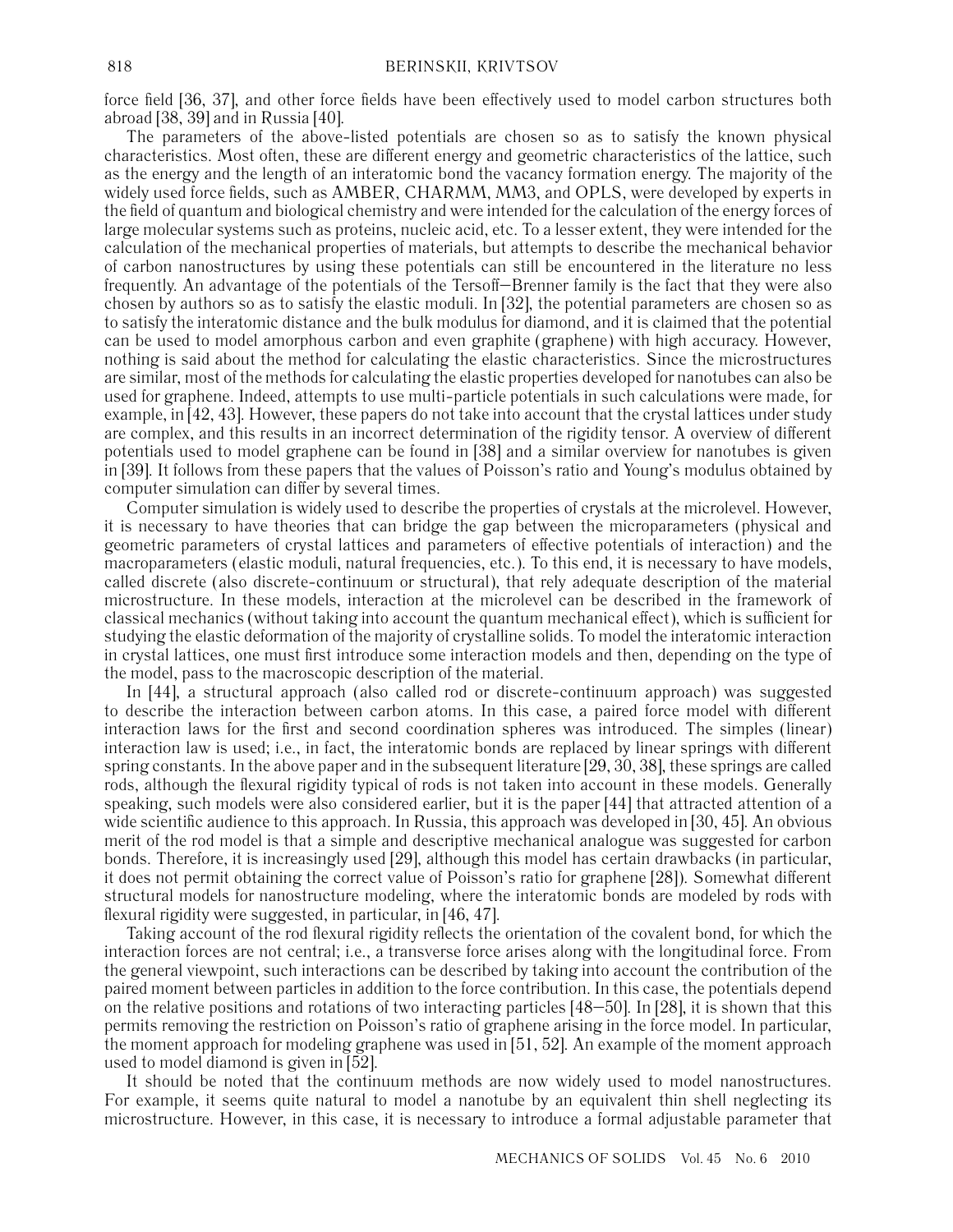has no physical meaning, namely, a wall thickness. When passing to the continuum theory of elasticity, the principle arbitrariness in determining the dimension of a nanoobject (in this case, its thickness) leads to an ambiguity in determining its elastic characteristics [53, 54]. For nanotubes, this phenomenon was called the "Jacobson paradox" shortly after the publication of the paper [55]. A great role in constructing continuum models is played by the anisotropy of nanoobjects [56]. Thus, in construction of continuum models, one must to take the material microstructure into account is one or another way.

Clearly, the gap between the discrete and continuum descriptions of materials is still quite large. Therefore, the potentials used in models at the microlevel are often not properly analyzed of whether they adequately describe the macro characteristics of the material In the present paper, we try to fill this gap.

### 4. GENERAL FORM OF RIGIDITY TENSOR OF DIATOMIC LATTICE

We consider an ideal (defect-free) complex crystal lattice. A lattice is said to be complex if there are nodes such that the displacement by the vector connecting them is not an identical transformation. We consider complex lattices whose elementary cells contain two atoms. For example, diamond, graphite, and hexagonal close-packed (HCP) crystals have such lattices. We consider the interaction only with the nearest neighbors and adjacent bonds. We denote the nearest neighbors of a given atom and the corresponding bonds by the indices  $\alpha$ ,  $\beta$ , and  $\gamma$ . We consider only the case of small linear deformations and represent the energy per volume occupied by a single atom as follows:

$$
W = \frac{1}{V_0} \left[ G_1 \sum_{\alpha} \kappa_{\alpha}^2 + G_2 \sum_{\alpha,\beta}^{\prime} \xi_{\alpha\beta}^2 + G_3 \sum_{\alpha,\beta}^{\prime} (\kappa_{\alpha} + \kappa_{\beta}) \xi_{\alpha\beta} + G_4 \sum_{\alpha,\beta,\gamma}^{\prime} \xi_{\alpha\beta} \xi_{\alpha\gamma} \right].
$$
 (4.1)

Here  $V_0$  denotes the volume of the elementary cell,  $\kappa_\alpha$  and  $\kappa_\beta$  are the strains of bonds  $\alpha$  and  $\beta$ , and  $\xi_{\alpha\beta}$ is the change in the angle between the bonds. The summation sign labeled with a prime denotes the summation over adjacent bonds only. It is assumed that the relations  $\alpha\neq\beta\neq\gamma$  hold for each individual term.

The interaction form (4.1) containing four independent parameters  $G_k$  is quite general to be used to describe the particle interaction in the system. Many potentials in computer simulation of materials can be reduced to this form. Earlier, it was shown [57] that the form containing only two parameters (the first two terms in (4.1)) satisfies some force fields used in modeling. However, two parameters are insufficient for comparing the form of the interatomic interaction with the family of Tersoff–Brenner potentials widely used to model carbon compounds. Therefore, the form (4.1) contains two additional terms, one of which connects the bond linear strain and the change in the angle between two bonds and the other term is responsible for the change in the angles at the two bonds adjacent to the given bond. In what follows, we will show that this form completely satisfies the class of Tersoff–Brenner potentials, and hence it does not seem necessary to add terms, for example, of the form  $\kappa_{\alpha}\kappa_{\beta}$  to (4.1).

If the interaction is implemented by linear springs with constant  $c$  and by angular springs with constant  $\gamma$ , then

$$
G_1 = \frac{1}{2}ca^2, \quad G_2 = \frac{1}{2}\gamma, \quad G_3 = 0, \quad G_4 = 0,
$$
\n(4.2)

where  $a$  is the length of the linear spring.

It is well known that any complex diatomic lattice can be represented as a combination of two simple sublattices. We assume that the crystal deformation is composed of homogeneous small deformations of its both sublattices. The configuration thus obtained is not in equilibrium but tends to equilibrium at the expense of a shift of one sublattice with respect to the other by a certain discrepancy vector *ζ*. Therefore, the strain energy, which, on one hand, is a quadratic form of the strain tensor, can be represented as a quadratic form of the strain tensor and the discrepancy vector:

$$
W = \frac{1}{2}\boldsymbol{\varepsilon} \cdot {}^{4}\mathbf{C} \cdot \boldsymbol{\varepsilon} = \frac{1}{2}\boldsymbol{\varepsilon} \cdot {}^{4}\mathbf{C}_{*} \cdot \boldsymbol{\varepsilon} + \frac{1}{2}\boldsymbol{\zeta} \cdot \mathbf{C} \cdot \boldsymbol{\zeta} + \boldsymbol{\zeta} \cdot {}^{3}\mathbf{C} \cdot \boldsymbol{\varepsilon}.
$$
 (4.3)

We assume that the crystal has a uniform strain *ε*. In this case, the discrepancy vector must ensure a shift of sublattices, at which the strain energy minimum is attained, that permits relating it to the strain tensor

$$
\frac{\partial W}{\partial \zeta} = 0 \quad \Rightarrow \quad \mathbf{C} \cdot \zeta + \mathbf{C} \cdot \mathbf{c} = 0 \quad \Rightarrow \quad -\mathbf{C}^{-1} \cdot \mathbf{C} \cdot \mathbf{c}.
$$
 (4.4)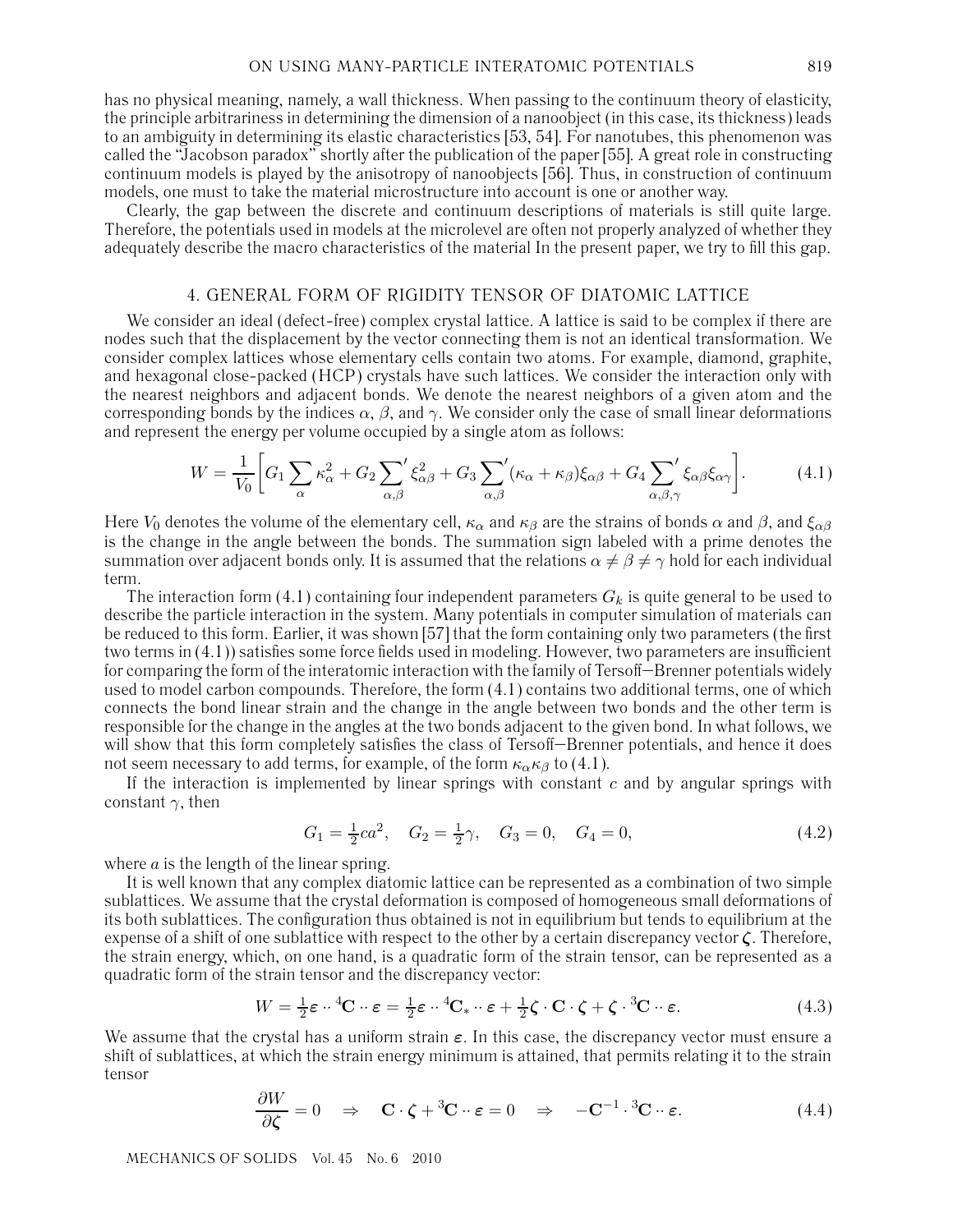We use the last relation to express the rigidity tensor as

$$
{}^{4}\mathbf{C} = {}^{4}\mathbf{C}_{*} - {}^{3}\mathbf{C}^{T} \cdot \mathbf{C}^{-1} \cdot {}^{3}\mathbf{C}.
$$
 (4.5)

The deformations of the bonds and angles can be represented as

$$
\kappa_{\alpha} = \mathbf{n}_{\alpha} \mathbf{n}_{\alpha} \cdot \boldsymbol{\varepsilon} + \mathbf{n}_{\alpha} \cdot \boldsymbol{\zeta}, \quad \kappa_{\alpha\beta} = \mathbf{n}_{\alpha} \mathbf{n}_{\beta} \cdot \boldsymbol{\varepsilon} + \frac{1}{2} (\mathbf{n}_{\alpha} + \mathbf{n}_{\beta}) \cdot \boldsymbol{\zeta}, \quad \xi_{\alpha\beta} = \frac{(\kappa_{\alpha} + \kappa_{\beta}) \cos \varphi - 2\kappa_{\alpha\beta}}{\sin \varphi}. \tag{4.6}
$$

We substitute formulas (4.6) into (4.1). Comparing with (4.3) and summing over three indices, we can determine the rigidity tensors of different ranks, which can be written as sums of two terms:

$$
{}^{4}C_{*} = {}^{4}\tilde{C}_{*} + {}^{4}\hat{C}_{*}, \quad {}^{3}C = {}^{3}\tilde{C} + {}^{3}\hat{C}, \quad {}^{2}C = {}^{2}\tilde{C} + {}^{2}\hat{C}.
$$
 (4.7)

Here the terms with tildes correspond to the contribution of the first three terms of (4.1) into the total rigidity tensor, and the terms with hats correspond to the contribution obtained by taking account of the adjacent angles, i.e., the last term in  $(4.1)$ . With  $(9.12)$ – $(9.19)$  we obtain

$$
{}^{4}\tilde{\mathbf{C}}_{*} = \frac{2}{V_{0}} \bigg[ H_{1} \sum_{\alpha} \mathbf{n}_{\alpha} \mathbf{n}_{\alpha} \mathbf{n}_{\alpha} + H_{2} \sum_{\alpha,\beta}^{\prime} \mathbf{n}_{\alpha} \mathbf{n}_{\alpha} \mathbf{n}_{\beta} \mathbf{n}_{\beta} + H_{2} \sum_{\alpha,\beta}^{\prime} (\mathbf{n}_{\alpha} \mathbf{n}_{\beta} \mathbf{n}_{\beta} \mathbf{n}_{\alpha} + \mathbf{n}_{\alpha} \mathbf{n}_{\beta} \mathbf{n}_{\alpha} \mathbf{n}_{\beta}) \bigg],
$$
  

$$
{}^{3}\tilde{\mathbf{C}}_{*} = \frac{1}{V_{0}} H_{4} \sum_{\alpha} \mathbf{n}_{\alpha} \mathbf{n}_{\alpha} \mathbf{n}_{\alpha}, \quad {}^{2}\tilde{\mathbf{C}}_{*} = \frac{2}{V_{0}} H_{5} \sum_{\alpha} \mathbf{n}_{\alpha} \mathbf{n}_{\alpha},
$$
 (4.8)

where the constant coefficients  $H_k$  are expressed as

$$
H_1 = G_1 - 6M_1G_2 \cot^2 \varphi - 2M_1G_3 \cot \varphi, \quad H_2 = 2G_2 \cot^2 \varphi + 2G_3 \cot \varphi, \quad H_3 = 2G_2(1 + \cot^2 \varphi),
$$
  
\n
$$
H_4 = 2G_1 + 4G_2M_1 \frac{\cot \varphi}{\sin \varphi} (1 - \cos \varphi)^2 + 2G_3M_1 \frac{1}{\sin \varphi} (\cos 2\varphi - \cos \varphi),
$$
  
\n
$$
H_5 = G_1 + 2G_2M_1(1 - \cos \varphi) - 2G_3M_1 \sin \varphi.
$$
\n(4.9)

We introduce the notation

$$
P = \cos^2 \varphi - \frac{\sin^2 \varphi}{d - 1}, \quad \tilde{P} = \cos^2 \varphi + \frac{\sin^2 \varphi}{d - 1}, \quad Q = \frac{M_1 M \sin^2 \varphi}{d(d - 1)},
$$
(4.10)

where  $M$  is the number of the nearest neighbors of a given atom,  $M_1$  is the number of bonds adjacent to it, and  $d = 2, 3$  is the space dimension. Then the terms responsible for taking account of the adjacent angles have the form

$$
{}^{4}\hat{\mathbf{C}}_{*} = \frac{2}{V_{0}} G_{4} \left[ R \sum_{\alpha} \mathbf{n}_{\alpha} \mathbf{n}_{\alpha} \mathbf{n}_{\alpha} + T \mathbf{J}_{1} + U(\mathbf{J}_{2} + \mathbf{J}_{3}) \right],
$$
\n
$$
{}^{3}\hat{\mathbf{C}} = \frac{1}{V_{0}} G_{4} W \sum_{\alpha} \mathbf{n}_{\alpha} \mathbf{n}_{\alpha}, \quad {}^{2}\hat{\mathbf{C}} = \frac{2}{V_{0}} G_{4} V \sum_{\alpha} \mathbf{n}_{\alpha} \mathbf{n}_{\alpha},
$$
\n
$$
R = M_{1} \left[ (M_{1} - 1)(1 + 3P) \cot^{2} \varphi + 4P \frac{\cot \varphi}{\sin \varphi} + 4\tilde{P} \frac{1}{\sin^{2} \varphi} \right],
$$
\n
$$
T = Q \left[ 3(M_{1} - 1) \cot^{2} \varphi + 4 \frac{\cot \varphi}{\sin \varphi} \right], \quad U = -\frac{2Q}{\sin^{2} \varphi},
$$
\n
$$
W = M_{1}(M_{1} - 1)[2 + 3(P + \cos \varphi)] \cot^{2} \varphi - 2(M_{1} - 1)(M_{1}P + 1) \frac{\cot \varphi}{\sin \varphi} + \frac{4}{\sin^{2} \varphi},
$$
\n
$$
V = M_{1}(M_{1} - 1)(1 + 3 \cos \varphi) \cot^{2} \varphi + (3M_{1} - 2) \frac{\cot \varphi}{\sin \varphi}.
$$
\n(4.12)

By  $J_k$  we denote the isotropic tensors of rank four,

$$
\mathbf{J}_1 = \mathbf{e}_k \mathbf{e}_k \mathbf{e}_n \mathbf{e}_n = \mathbf{E} \mathbf{E}, \quad \mathbf{J}_2 = \mathbf{e}_k \mathbf{e}_n \mathbf{e}_n \mathbf{e}_k, \quad \mathbf{J}_3 = \mathbf{e}_k \mathbf{e}_n \mathbf{e}_k \mathbf{e}_n,\tag{4.13}
$$

where  $e_k$  are vectors of some orthonormal basis; from now on, the summation is performed over the repeated Latin index.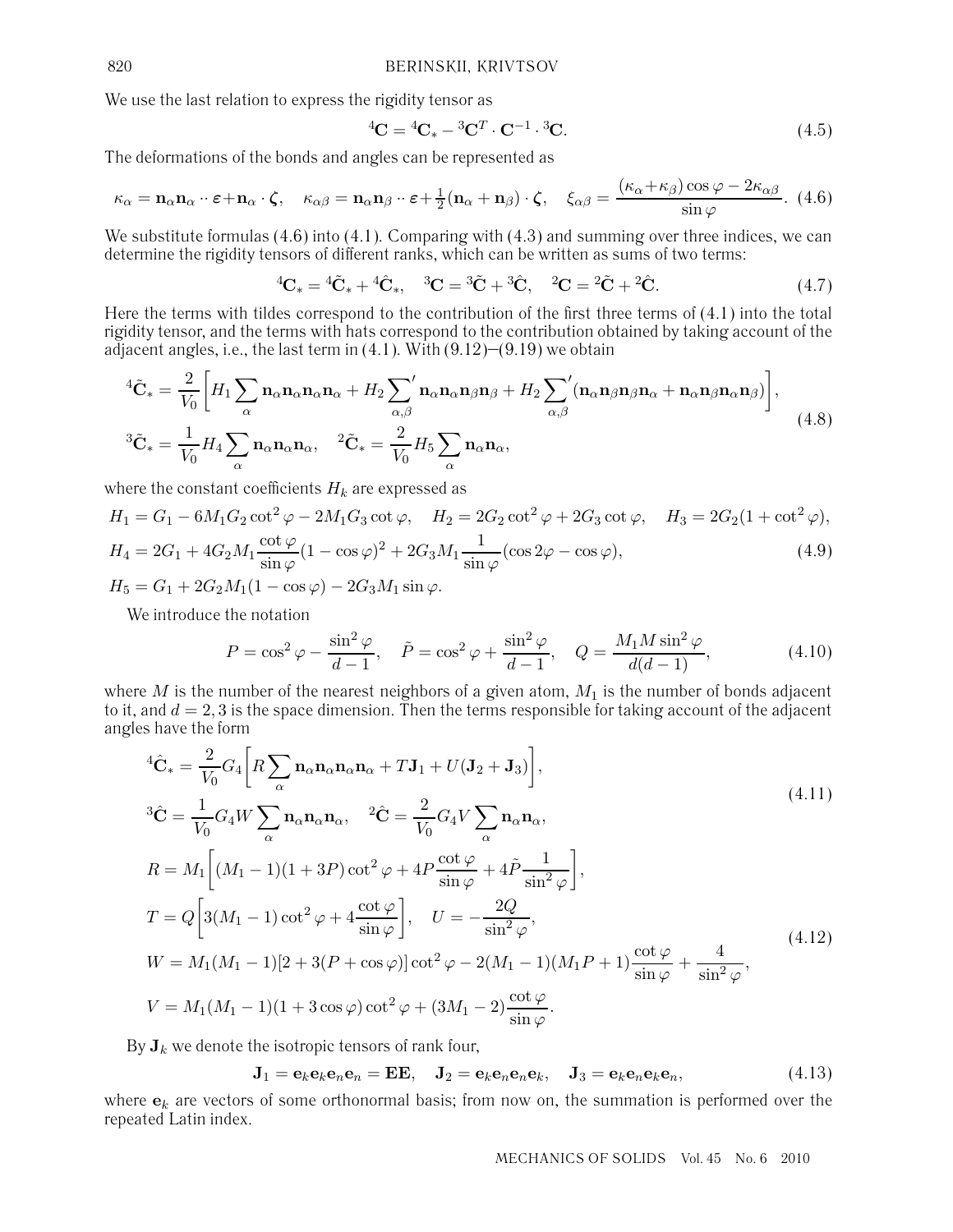Formulas  $(4.11)$ – $(4.12)$  were derived under the assumption that, for both graphene and diamond, the following relations are satisfied:

$$
M_1 \cos \varphi = M_1 P = -1. \tag{4.14}
$$

Formulas  $(4.8)$ – $(4.12)$  were obtained using  $(9.26)$ – $(9.31)$ . With  $(9.16)$  and  $(9.19)$  taken into account, we obtain

$$
{}^{2}\mathbf{C} = \frac{2M(H_{5} + G_{4}V)}{V_{0}d}\mathbf{E}, \quad {}^{3}\mathbf{C}^{T} \cdot {}^{3}\mathbf{C} = \frac{(H_{4} + G_{4}W)^{2}}{V_{0}^{2}} \left(\frac{d+1}{d} \sum_{\alpha} \mathbf{n}_{\alpha} \mathbf{n}_{\alpha} \mathbf{n}_{\alpha} \mathbf{n}_{\alpha} - \frac{M^{2}}{d^{3}} \mathbf{J}_{1}\right),
$$
  

$$
{}^{4}\mathbf{C}_{*} = \frac{2}{V_{0}} \left\{ [H_{1} + M_{1}P(H_{2} + 2H_{3}) + RG_{4}] \sum_{\alpha} \mathbf{n}_{\alpha} \mathbf{n}_{\alpha} \mathbf{n}_{\alpha}
$$
  

$$
+ (H_{2}Q + TG_{4})\mathbf{J}_{1} + (H_{3}Q + UG_{4})(\mathbf{J}_{2} + \mathbf{J}_{3}) \right\}.
$$
 (4.15)

Substituting formulas (4.15) into (4.5), we obtain the expression for the rigidity tensor of a complex lattice:

$$
{}^{4}\mathbf{C} = \kappa' \sum_{\alpha} \mathbf{n}_{\alpha} \mathbf{n}_{\alpha} \mathbf{n}_{\alpha} + \lambda' \mathbf{J}_{1} + \mu' (\mathbf{J}_{2} + \mathbf{J}_{3}), \tag{4.16}
$$

$$
\kappa' = \frac{2}{V_0} [H_1 + M_1 P(H_2 + 2H_3) + RG_4] - \frac{1}{2(H_5 + VG_4)} \frac{(H_4 + WG_4)^2}{V_0},
$$
  
\n
$$
\lambda' = \frac{2}{V_0} (QH_2 + TG_4) + \frac{(d+1)(H_4 + WG_4)^2}{2d^2(H_5 + VG_4)V_0}, \quad \mu' = \frac{2}{V_0} (QH_3 + UG_4).
$$
\n(4.17)

Let us consider the tensor  $\sum_\alpha\mathbf n_\alpha\mathbf n_\alpha\mathbf n_\alpha$ . For an orthotropic material with cubic symmetry, it can be represented as [28]:

$$
\sum_{\alpha} \mathbf{n}_{\alpha} \mathbf{n}_{\alpha} \mathbf{n}_{\alpha} \mathbf{n}_{\alpha} = M_{\kappa} \mathbf{e}_{k} \mathbf{e}_{k} \mathbf{e}_{k} + M_{\mu} (\mathbf{J}_{1} + \mathbf{J}_{2} + \mathbf{J}_{3}), \qquad (4.18)
$$

where  $\mathbf{e}_k$  are unit vectors of the cubic sublattice in the case of crystals with cubic symmetry or unit vectors of an arbitrary orthonormal basis in the case of isotropic elastic properties;  $M_{\kappa}$  and  $M_{\mu}$  are dimensionless coefficients determined by the formulas

$$
M_{\kappa} = 2 \frac{1 - \eta_c}{d(d\eta_c + 2)} M, \quad M_{\mu} = \frac{\eta_c}{d(d\eta_c + 2)} M,
$$
\n(4.19)

where  $\eta_c$  is the anisotropy parameter of the tensor  $\sum_\alpha\mathbf{n}_\alpha\mathbf{n}_\alpha\mathbf{n}_\alpha$ , which coincides with the anisotropy parameter of the rigidity tensor of the material under study in the case of pure force interaction. Thus, in the anisotropic case, we have

$$
{}^{4}\mathbf{C} = \kappa \mathbf{e}_{k} \mathbf{e}_{k} \mathbf{e}_{k} + \lambda \mathbf{J}_{1} + \mu (\mathbf{J}_{2} + \mathbf{J}_{3}), \quad \kappa = \kappa' M_{\kappa}, \quad \lambda = \kappa' M_{\mu} + \lambda', \quad \mu = \kappa' M_{\mu} + \mu', \tag{4.20}
$$

where  $\kappa$ ,  $\lambda$ ,  $\mu$  are generalized Lamé coefficients.

In conclusion, we present the rigidity tensor for isotropic materials. In this case, we have  $\eta_c = 1$ ,  $\kappa = 0$ , and

$$
{}^{4}\mathbf{C} = \lambda \mathbf{J}_{1} + \mu (\mathbf{J}_{2} + \mathbf{J}_{3}). \tag{4.21}
$$

Then the Lamé coefficients become

$$
\lambda = \frac{M}{d(d+2)} \kappa' + \lambda', \quad \mu = \frac{M}{d(d+2)} \kappa' + \mu'. \tag{4.22}
$$

As a result, we have obtained the rigidity tensors for materials whose elementary cells of crystal lattices contains two atoms. The rigidity tensor was calculated under the assumption that only the bonds adjacent to the given bond contribute to the binding energy of two atoms. This condition is always satisfied for graphene and diamond all whose bonds are always adjacent. The elastic characteristics of these materials can be obtained from the general form of the rigidity tensor.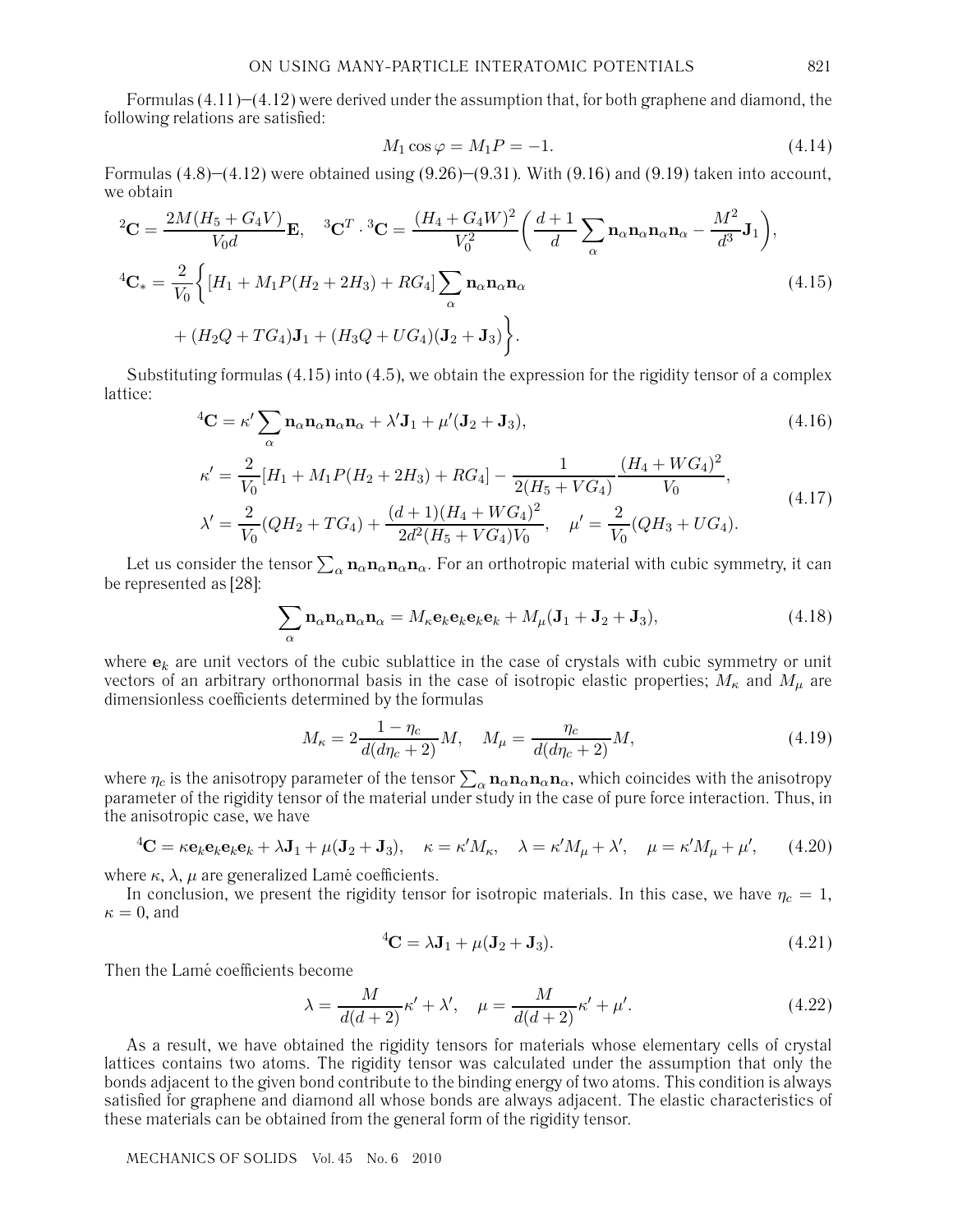## 5. COMPUTATION OF ELASTIC CONSTANTS OF GRAPHENE AND DIAMOND

If we consider a two-dimensional isotropic material such as a graphene layer, then

$$
d = 2
$$
,  $M = 3$ ,  $M_{\kappa} = 0$ ,  $M_{\mu} = \frac{3}{8}$ ,  $\eta_c = 1$ ,  $V_0 = \frac{3\sqrt{3}}{2}a^2$ . (5.1)

In this case, the elastic characteristics are calculated by the formulas:

$$
C_{11} = \lambda + 2\mu
$$
,  $C_{12} = \lambda$ ,  $C_{44} = \mu$ ,  $K = \lambda + \mu$ ,  $E = \frac{4\mu(\lambda + \mu)}{\lambda + 2\mu}$ ,  $\nu = \frac{\lambda}{\lambda + 2\mu}$ . (5.2)

We substitute formulas (4.17) and (4.22) into (5.2) to determine the elastic characteristics of the graphene lattice as follows:

$$
E = \frac{36G_1(2G_1G_2 - G_1G_4 - G_3^2)}{V_0(G_1^2 + 18G_1G_2 - 9G_1G_4 - 6G_3^2 - 2\sqrt{3}G_1G_3)},
$$
  
\n
$$
\nu = \frac{G_1^2 - 6G_1G_2 + 3G_1G_4 + 6G_3^2 - 2\sqrt{3}G_1G_3}{G_1^2 + 18G_1G_2 - 9G_1G_4 - 6G_3^2 - 2\sqrt{3}G_1G_3}, \quad K = \frac{3G_1}{2V_0}.
$$
\n(5.3)

It is easy to pass to the two-parameter model if we assume that the interaction occurs according to (4.2). Then, using the notation  $c_{\gamma} = \gamma/a^2$ , we obtain from the two-parameter model for graphene:

$$
E = 8\sqrt{3} \frac{cc_{\gamma}}{c + 18c_{\gamma}}, \quad \nu = \frac{c - 6c_{\gamma}}{c + 18c_{\gamma}}, \quad K = \frac{\sqrt{3}}{6}c.
$$
 (5.4)

An example of using a two-parameter model in graphene modeling is given in [57].

Diamond and materials with diamond-like crystal lattice (e.g., silicon and germanium) are examples of orthotropic materials with cubic symmetry. For them,

$$
d = 3
$$
,  $M = 4$ ,  $M_{\kappa} = -\frac{8}{9}$ ,  $M_{\mu} = \frac{4}{9}$ ,  $\eta_c \to \infty$ , (5.5)

and the elastic constants can be found by the formulas

$$
C_{11} = \kappa + \lambda + 2\mu
$$
,  $C_{12} = \lambda$ ,  $C_{44} = \mu$ ,  $K = \frac{\kappa + 3\lambda + 2\mu}{3}$ . (5.6)

We substitute formulas (4.17) and (4.22) into (5.6). This allows us to determine the elastic characteristics of diamond with the effect of conjugate angles between bonds taken into account:

$$
C_{11} = \frac{8}{9} \frac{G_1 + 12G_2 - 12G_4}{V_0}, \quad C_{12} = \frac{8}{9} \frac{G_1 - 6G_2 + 6G_4}{V_0},
$$
  
\n
$$
C_{44} = \frac{16(G_1G_2 - G_3^2)}{V_0(G_1 + 8G_2 - 4G_3\sqrt{2})}, \quad K = \frac{8G_1}{9V_0}.
$$
\n(5.7)

The volume of the elementary cell for the diamond crystal lattice is  $V_0 = 16\sqrt{3}/9a^3$ , where a is the interatomic distance for carbon. Using the two-parameter model for diamond, we obtain

$$
C_{11} = \frac{\sqrt{3}}{12a}(c + 12c_{\gamma}), \quad C_{12} = \frac{\sqrt{3}}{12a}(c - 6c_{\gamma}), \quad C_{44} = \frac{3\sqrt{3}}{2a} \frac{cc_{\gamma}}{c + 8c_{\gamma}}, \quad K = \frac{\sqrt{3}}{12a}c. \tag{5.8}
$$

As one could expect, the bulk modulus in (5.3) and (5.7) depends only on the bond tensile rigidity and is independent of the rigidities of angular interaction  $G_2, G_3$ , and  $G_4$ .

## 6. LINEARIZATION OF THE TERSOFF POTENTIAL BY EXPANDING IN A SERIES IN SMALL STRAINS

We represent the total energy of a system consisting of finitely many interacting atoms as

$$
E = \sum_{i} V_i = \frac{1}{2} \sum_{i \neq j} \Pi_{ij},
$$
\n(6.1)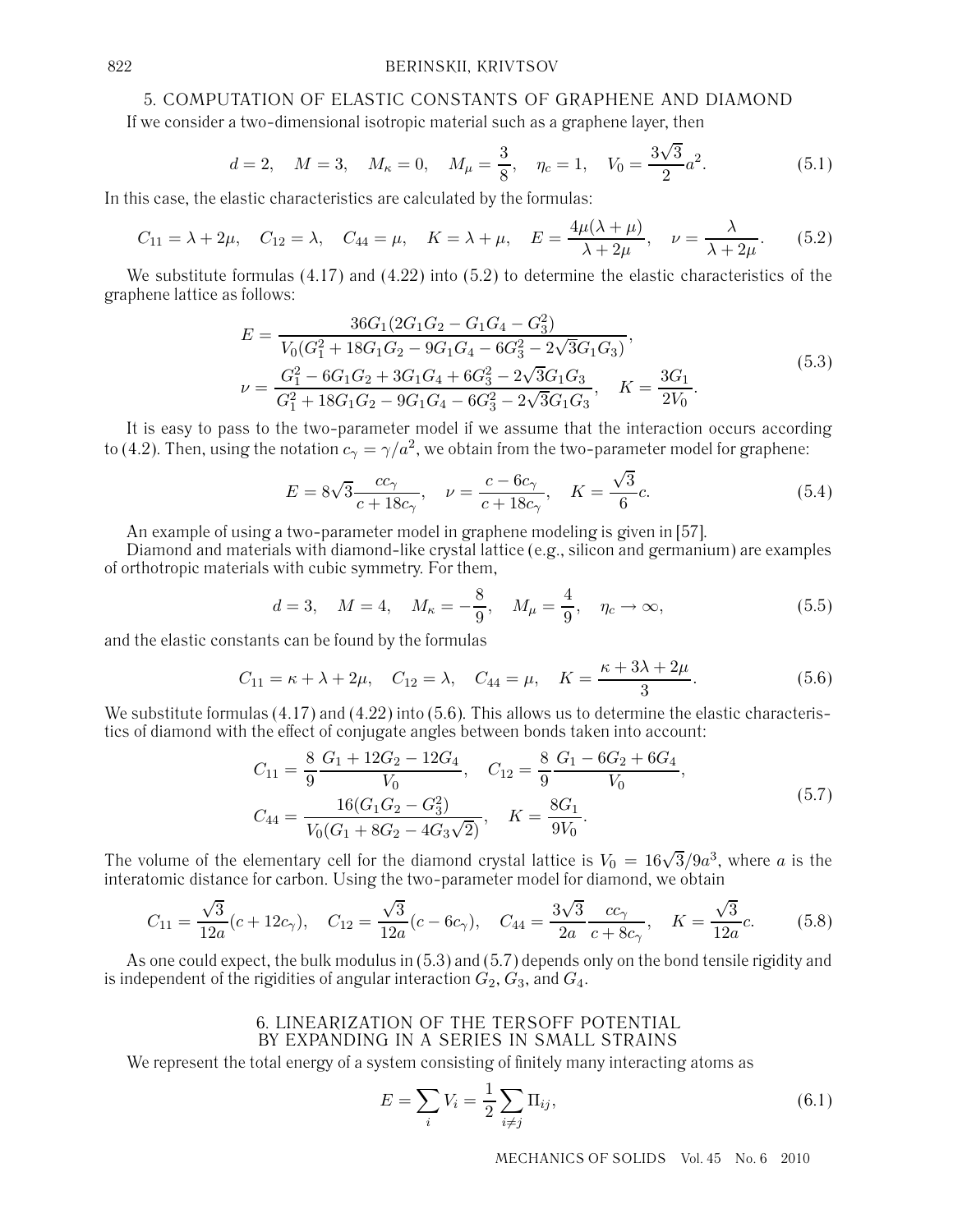where the summation is performed over all atoms,  $V_i$  is the interaction energy per atom of the system, and  $\Pi_{ij}$  is the interatomic bond energy. The coefficient  $1/2$  takes into account the fact that each bond connects two atoms. In 1988, Jerry Tersoff suggested the following form for the binding energy [31]:

$$
\Pi_{ij} = f_C(r_{ij}) [a_{ij} f_R(r_{ij}) + b_{ij} f_A(r_{ij})]. \tag{6.2}
$$

The indices  $i$  and  $j$  run through all interacting atoms. Here

$$
f_R(r) = A \exp(-\lambda_1 r), \quad f_A(r) = -B \exp(-\lambda_2 r). \tag{6.3}
$$

According to [32], we assume that for carbon atoms, interacting at distances less than 1.8Å, we have  $f_C \equiv 1$  and  $a_{ij} \equiv 1$ . This condition holds for both graphene and diamond. The function  $b_{ij}$  has the form

$$
b_{ij} = (1 + \beta^n \zeta_{ij}^n)^{-\frac{1}{2n}}, \tag{6.4}
$$

$$
\zeta_{ij} = \sum_{k \neq i,j} G(\Theta_{ijk}) \exp[\lambda_3^3 (r_{ij} - r_{ik})^3], \quad G(\Theta) = 1 + \frac{c^2}{d^2} - \frac{c^2}{d^2 + (h - \cos \Theta)^2}.
$$
 (6.5)

In the above formulas, A, B,  $\lambda_1$ ,  $\lambda_2$ ,  $\beta$ , n, c, d, and h are the potential parameters that depend on the modeled material, and  $r_{ij}$  and  $\Theta_{ijk}$  are the distance and the angle between the atoms specified by the subscripts.

The problem considered in this section is to linearize the Tersoff potential taking into account only the interaction between the nearest neighboring atoms and preserving the terms up to the second order of smallness inclusively. To simplify the notation, we introduce the function

$$
h(x) = \exp(\lambda_3^3 x^3) \quad \Rightarrow \quad \exp[\lambda_3^3 (r_{ij} - r_{ik})^3] = h(r_{ij} - r_{ik}). \tag{6.6}
$$

We number the atoms as follows. To a given atom we assign the index 0, and to a nearest atoms, the index  $\alpha$ . Obviously,  $\alpha$  varies from 1 to M, where M is the number of the nearest neighbors of the given atom.

As an example, we consider one of the bonds connecting atoms 0 and 1. For this bond, we have

$$
\zeta_{01} = \sum_{\beta=2}^{M} G(\Theta_{01\beta}) h(r_{01} - r_{0\beta}).
$$
\n(6.7)

To simplify the notation, we omit the first index when we deal with a specific atom. So we have

$$
\zeta_1 = \sum_{\beta=2}^{M} G(\Theta_{1\beta}) h(r_1 - r_\beta).
$$
\n(6.8)

Thus, we can introduce the new way of designation

$$
\zeta_{ij} \to \zeta_\alpha, \quad \zeta_\alpha = \sum_{\beta} G(\Theta_{\alpha\beta}) h(r_\alpha - r_\beta), \quad b_{ij} \to b_\alpha \equiv b(\zeta_\alpha^n). \tag{6.9}
$$

In the above formulas, it is assumed that  $j \neq i$ , and the index  $\alpha$  now specifies the bond number.

Thus, the energy of bond  $\alpha$  for any *i*th atom is equal to

$$
\Pi_{\alpha}^{i} = f_{R}(r_{\alpha}) + b_{\alpha} f_{A}(r_{\alpha}).
$$
\n(6.10)

In the new notation, (6.1) takes the form

$$
V_i = \frac{1}{2} \sum_{\alpha} \Pi_{\alpha}^i, \quad E = \sum_i V_i.
$$
\n(6.11)

Since to each atom of the system there corresponds a volume equal to half the elementary cell volume, we obtain the following relation between the potential and the interaction energy:

$$
W = \frac{1}{V_0} \sum_{\alpha} \Pi_{\alpha}.
$$
\n(6.12)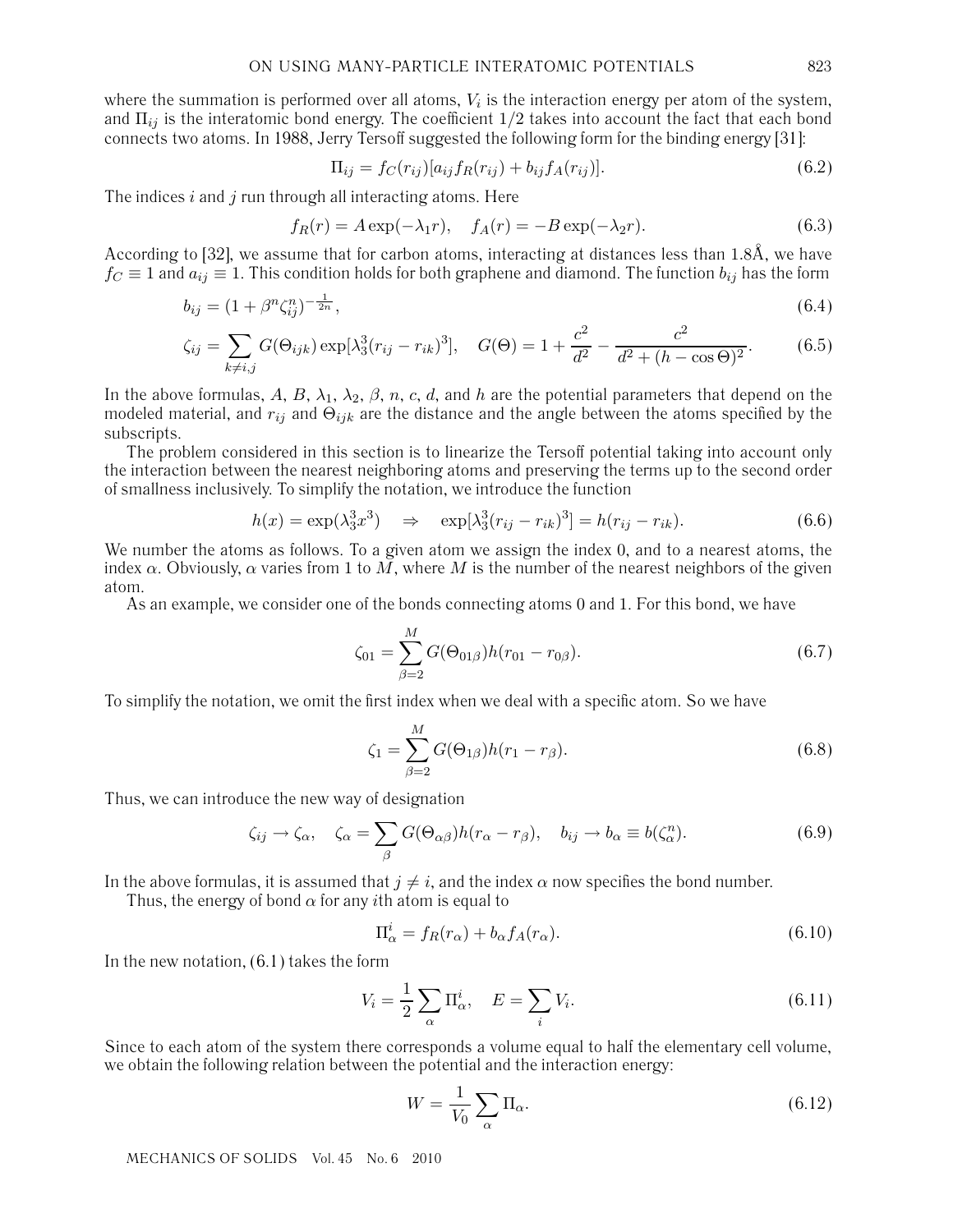Let us consider the difference

$$
r_{\alpha} - r_{\beta} = a(\kappa_{\alpha} - \kappa_{\beta}),\tag{6.13}
$$

where a is the initial bond length and  $\kappa_{\alpha}$  and  $\kappa_{\beta}$  are the strains of the respective bonds. The strain difference is a quantity of the first order of smallness. We expand the function  $h$  in (6.6) in a series in this quantity,

$$
h(r_{\alpha} - r_{\beta}) \simeq 1 + \lambda_3^3 a^3 (\kappa_{\alpha} - \kappa_{\beta})^2. \tag{6.14}
$$

The strain difference in the expansion is raised to the third degree and can be neglected compared to 1. Thus,

$$
h(r_{\alpha} - r_{\beta}) \equiv 1, \quad \zeta_{\alpha} = \sum_{\beta} G(\theta_{\alpha\beta}).
$$
\n(6.15)

Instead of the function G, we introduce a function g that depends on  $\cos \Theta$  rather than  $\Theta$ . Then we have

$$
\zeta_{\alpha} = \sum_{\beta} g(\cos \Theta_{\alpha \beta}) = \sum_{\beta=2}^{M} g(\cos(\Theta_0 + \xi_{\alpha \beta})), \tag{6.16}
$$

where  $\Theta_0 = 2\pi/3$  for graphene and  $\Theta_0 = \arccos(-1/3)$  for diamond.

Finally, we use (6.12) to determine the energy per atom of the system

$$
W_i = \frac{1}{V_0} \left[ u_0 + u_1 \sum_{\alpha} \kappa_{\alpha} + u_2 \sum_{\alpha, \beta}^{\prime} \xi_{\alpha \beta} + G_1 \sum_{\alpha} \kappa_{\alpha}^2 + G_2 \sum_{\alpha, \beta}^{\prime} \xi_{\alpha \beta}^2 + G_3 \sum_{\alpha, \beta}^{\prime} (\kappa_{\alpha} + \kappa_{\beta}) \xi_{\alpha \beta} + G_4 \sum_{\alpha, \beta, \gamma}^{\prime} \xi_{\alpha \beta} \xi_{\alpha \gamma} \right], \quad \alpha \neq \beta \neq \gamma.
$$
 (6.17)

Here we have used the fact that the energy of each bond of an atom (for example, of the first) can be expanded in a series in small strains preserving the second-order terms:

$$
\Pi_1(r_1, \Theta_{1\alpha}) = \Pi_1(a + a\kappa_1, \Theta_0 + \xi_{1\alpha}) = \Pi_1(a, \Theta_0) + \frac{\partial \Pi_1}{\partial r_1} a\kappa_1 + \frac{\partial \Pi_1}{\partial \Theta_{12}} \sum_{\alpha} \xi_{1\alpha} + \frac{1}{2} \frac{\partial^2 \Pi_1}{\partial r_1^2} a^2 \kappa_1^2
$$

$$
+ \frac{\partial^2 \Pi_1}{\partial r_1 \partial \Theta_{12}} a\kappa_1 \sum_{\alpha} \xi_{1\alpha} + \frac{1}{2} \frac{\partial^2 \Pi_1}{\partial \Theta_{12}^2} \sum_{\alpha} \xi_{1\alpha}^2 + \frac{1}{2} \frac{\partial^2 \Pi_1}{\partial \Theta_{1\alpha} \partial \Theta_{1\beta}} \sum_{\alpha,\beta} \xi_{1\alpha} \xi_{1\beta}, \quad \alpha \neq \beta, \quad \alpha, \beta = 2, \dots, M. (6.18)
$$

Here it is taken into account that the dependence of  $\Pi_1$  on  $\Theta_\alpha$  is the same for all  $\alpha$  and assume that all the derivatives are calculated at  $r_1 = a$  and  $\Theta_\alpha = \Theta_0$ . Similarly, we can expand the functions  $\Pi_\alpha$ , where  $\alpha$ varies from 2 to  $M$ . With (6.12) and (6.17) taken into account, we obtain

$$
u_0 = M\Pi_1(a, \Theta_0, \Theta_0),
$$
  
\n
$$
G_1 = \frac{1}{2} \frac{\partial^2 \Pi_1}{\partial r_1^2} a^2, \quad G_2 = \frac{1}{2} \left( \frac{\partial^2 \Pi_1}{\partial (\cos \Theta_2)^2} \sin^2 \Theta_0 - \frac{\partial \Pi_1}{\partial (\cos \Theta_2)} \cos \Theta_0 \right),
$$
  
\n
$$
G_3 = -\frac{1}{2} a \frac{\partial^2 \Pi_1}{\partial r_1 \partial (\cos \Theta_2)} \sin \Theta_0, \quad G_4 = \frac{1}{2} \frac{\partial \Pi_1}{\partial (\cos \Theta_2) \cos \partial \Theta_3} \sin^2 \Theta_0,
$$
  
\n
$$
u_1 = \frac{\partial \Pi_1}{\partial r_1} a, \quad u_2 = -\frac{1}{2} \frac{\partial \Pi_1}{\partial (\cos \Theta_2)} \sin \Theta_0.
$$
  
\n(6.19)

When calculating these coefficients, we use the potential parameters suggested in [32]:

$$
A = 1393.6 \text{ eV}, \quad B = 346.74 \text{ eV}, \quad \lambda_1 = 3.4879 \text{ Å}^{-1}, \quad \lambda_2 = 2.2119 \text{ Å}^{-1}, \beta = 1.5724 \cdot 10^{-7}, \quad n = 0.72751, \quad c = 38049, \quad d = 4.3484, \quad h = -0.57058.
$$
\n
$$
(6.20)
$$

We note that these parameters were suggested by J. Tersoff to calculate different carbon polytypes and were chosen according to the bulk modulus and interatomic binding energy of diamond. Thus,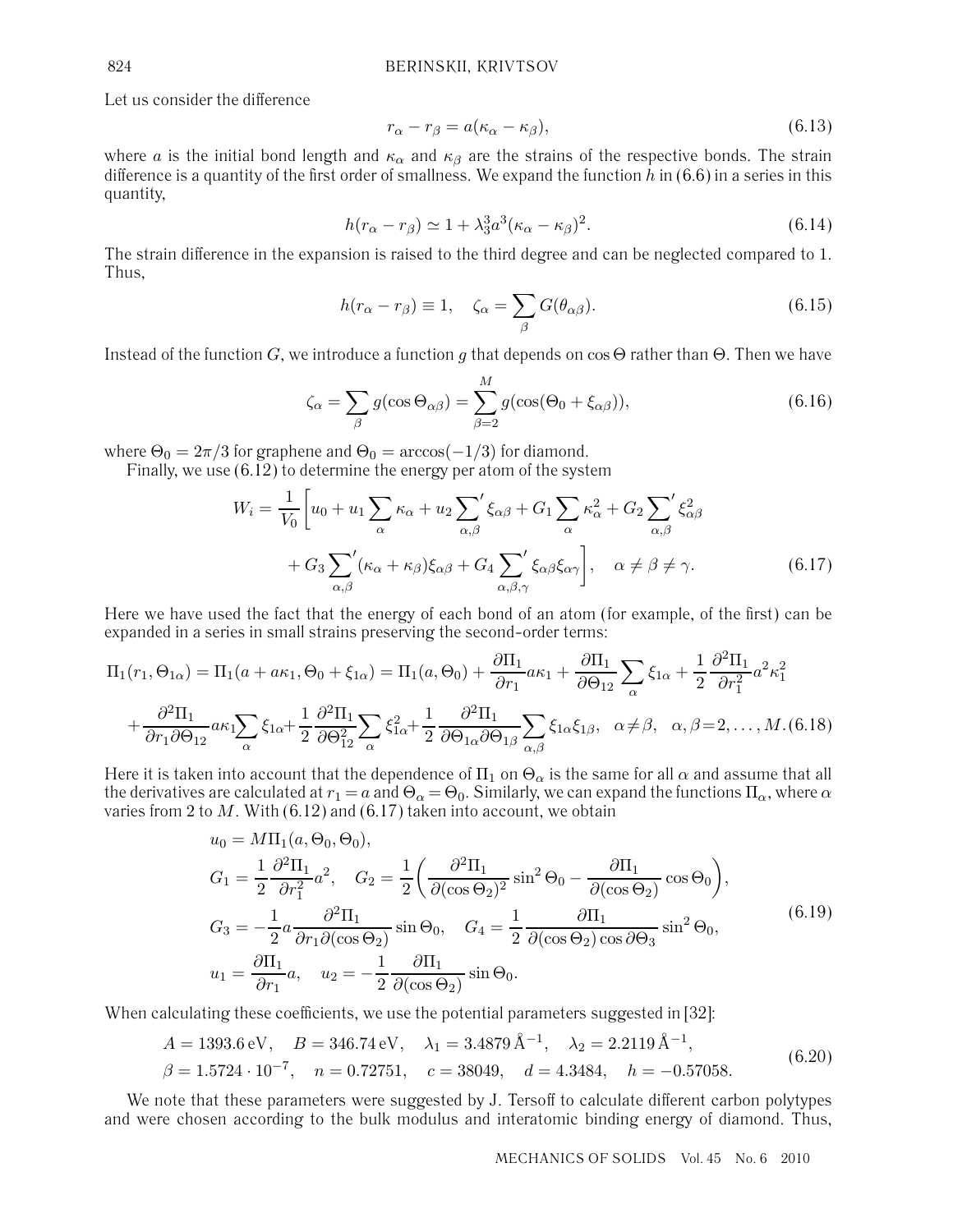the problem of how adequately these parameters can be used to calculate the elastic characteristics of graphene is very important. In particular, it is clear that they do not ensure an equilibrium configuration of the graphene lattice, and hence the lattice is forced to deform. Since all atoms are equivalent, the angles between bonds must remain unchanged. This implies that the only possibility for ensuring a minimum of the energy, i.e., the transition to an equilibrium configuration, is the bulk compression or extension of the lattice along interatomic bonds. We easily obtain the following condition for calculating an equilibrium bond length:

$$
\left. \frac{\partial \Pi_1}{\partial r_1} \right|_{r_1 = a, \Theta_{2,3} = \Theta_0 = 0} . \tag{6.21}
$$

Thus, the equilibrium condition means that the coefficient  $u_1$  is equal to zero, which is equivalent to the condition that the resultant of all forces acting on the body in equilibrium must be zero and must identically be satisfied for any potential.

We note that for any changes in the angles adjacent to the atom, their sum remains unchanged. This means that

$$
\sum_{\alpha} \xi_{\alpha} = 0, \tag{6.22}
$$

i.e., the coefficient  $u_2$  always has a zero multiplier.

It follows from conditions  $(6.21)$  and  $(6.22)$  that the interaction energy  $(6.17)$  must be a quadratic form of the bond strains and changes in the angles between bonds. The term  $u_0$  does not play any role, the derivatives of the atom energy with respect to the strains rather than the energy itself are of physical interest. Thus, we see that the form  $(6.17)$  can be reduced to the form  $(4.1)$  by using the Tersoff–Brennertype potentials. For graphene (gr) and diamond (diam), condition (6.12) result in the following value of the bond length:

$$
a_{\rm gr} = 1.46051 \,\text{\AA}, \quad a_{\rm diam} = 1.54396 \,\text{\AA}, \tag{6.23}
$$

which differs from the experimental value  $a_{\rm gr}=1.42$  Å for graphene but coincides with the experimental value  $a_{\text{diam}} = 1.54 \,\text{\AA}$  for diamond.

Using  $(6.19)$  and taking  $(6.20)$  and  $(6.23)$  into account, we obtain the values of the desired coefficients. For graphene,

$$
G_1 = 40.568 \,\text{eV}, \quad G_2 = 9.2607 \,\text{eV}, \quad G_3 = 3.2795 \,\text{eV}, \quad G_4 = -3.7687 \,\text{eV}, \tag{6.24}
$$

and for diamond,

$$
G_1 = 33.887 \text{ eV}, \quad G_2 = 3.3137 \text{ eV}, \quad G_3 = 3.7386 \text{ eV}, \quad G_4 = -2.7442 \text{ eV}. \tag{6.25}
$$

Thus, we have used the Tersoff potential to expand the energy per atom contained in the system with respect to small parameters, the bond strains and the deformations of the angles between bonds. We have determined the coefficients of this expansion  $G_1, \ldots, G_4$ . These coefficients will be used in the subsequent sections to calculate the elastic characteristics of the crystal lattice.

## 7. LINEARIZATION OF THE FAMILY OF BRENNER POTENTIALS BY EXPANDING IN A SERIES IN SMALL STRAINS

In 1990, taking the Tersoff potential as the basis, D. Brenner suggested his potential for calculating carbon and hydrocarbon compounds [33]. The Brenner potential structure is similar to that of the Tersoff potential but differs in the form of the specific functional dependences contained. The Brenner potential was specially designed to model carbons; it became very common in the 1990s because of increasing interest in carbon nanostructures. In 2002, this potential was refined by Brenner and his colleagues so as to be used for modeling hydrocarbons [34]. In the Western literature, it was named the "secondgeneration Brenner potential" in contrast to the preceding first-generation potential. At present, it is the second-generation potential that is mainly used. Both potentials permit representing the energy of the bond between the *i*th and *j*th atoms as

$$
\Pi_{ij} = f_R(r_{ij}) - \bar{B}_{ij} f_A(r_{ij}).\tag{7.1}
$$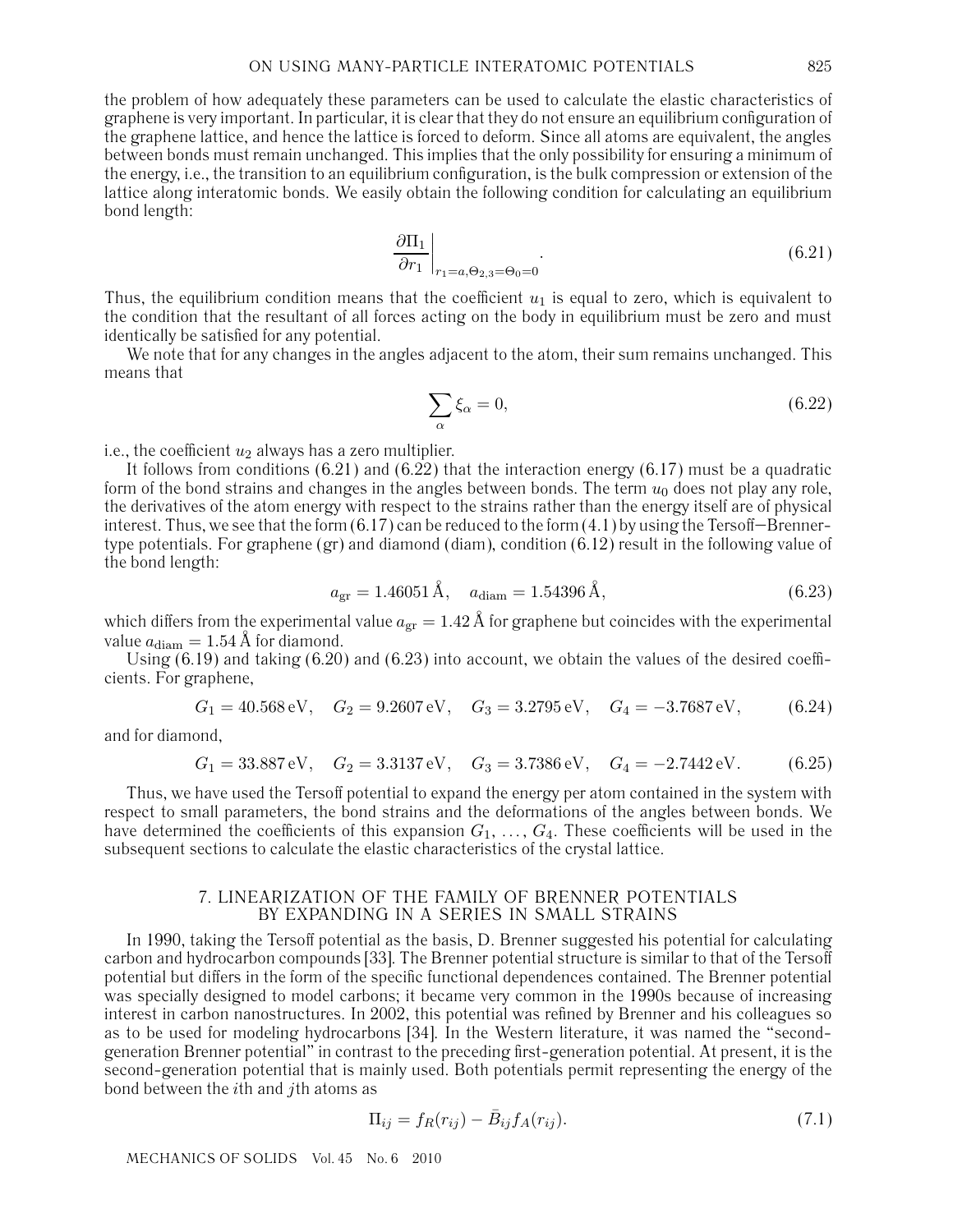The functions responsible for the attraction and repulsion of atoms in the case of the first-generation potential have the form

$$
f_R(r_{ij}) = \frac{D_{ij}}{S_{ij} - 1} \exp\left[-\sqrt{2S_{ij}} \beta_{ij} (r_{ij} - R_{ij})\right],
$$
  
\n
$$
f_A(r_{ij}) = \frac{D_{ij} S_{ij}}{S_{ij} - 1} \exp\left[-\sqrt{\frac{2}{S_{ij}} \beta_{ij} (r_{ij} - R_{ij})}\right].
$$
\n(7.2)

For the second-generation potential, they are

$$
f_R(r_{ij}) = f_C(r_{ij}) \left( 1 + \frac{Q}{r_{ij}} \right) A \exp(-\alpha r_{ij}),
$$
  
\n
$$
f_A(r_{ij}) = f_C(r_{ij}) \sum_{n=1,3} B_n \exp(-\beta_n r_{ij}).
$$
\n(7.3)

The symmetrized multiplier  $\bar{B}_{ij}$  is responsible for changes in the angle between bonds:

$$
\bar{B}_{ij} = \frac{B_{ij} + B_{ji}}{2}.
$$
\n(7.4)

The multiplier  $B_{ij}$  for the first-generation potential has the form

$$
B_{ij} = \left(1 + \sum_{k \neq (i,j)} G_i(\Theta_{ijk}) f_{ik}(r_{ik}) \exp\{\lambda_{ijk} [(r_{ij} - R_{ij}) - (r_{ik} - R_{ik})]\}\right)^{-\delta},\tag{7.5}
$$

$$
G(\Theta) = a \left[ 1 + \frac{c^2}{d^2} - \frac{c^2}{d^2 + (1 + \cos \Theta)^2} \right].
$$
 (7.6)

For the second-generation potential, it is

$$
B_{ij} = \left[1 + \sum_{k \neq (i,j)} G_i(\Theta_{ijk}) f_{ik}(r_{ik}) \exp(\lambda_{ijk})\right]^{-1/2}.
$$
\n(7.7)

The analytical form for the function  $G_i(\cos\Theta_{ijk})$  is not determined; therefore it is constructed as a polynomial in the values of the function and its derivatives for the angle value  $\Theta_{ijk} = 2\pi/3$  for graphene and  $\Theta_{ijk} = \arccos(-1/3)$  for diamond, which are given in [34]:

$$
G_{\rm gr}(\cos \Theta) = 0.05280, \quad \frac{dG_{\rm gr}}{d(\cos \Theta)} = 0.17000, \quad \frac{d^2 G_{\rm gr}}{d(\cos \Theta)^2} = 0.37000,
$$
  

$$
G_{\rm diam}(\cos \Theta) = 0.09733, \quad \frac{dG_{\rm diam}}{d(\cos \Theta)} = 0.40000, \quad \frac{d^2 G_{\rm diam}}{d(\cos \Theta)^2} = 1.98000.
$$
 (7.8)

In the above formulas,  $D_{ij}$ ,  $S_{ij}$ ,  $R_{ij}$ ,  $A$ ,  $Q$ ,  $B_n$ ,  $a$ ,  $c$ ,  $d$ ,  $\alpha$ ,  $\beta_n$ , and  $f_C$ ,  $\lambda_{ijk}$ ,  $f_{ik}$  are potential parameters; they depend on the material under study. According to [33, 34], we can take  $\lambda_{ijk} \equiv 0$ ,  $f_{ij} \equiv 1$ , and  $f_C \equiv 1$ for graphene and diamond in the equilibrium configuration. Then the forms of the above functions, in particular, that of the multiplier  $B_{ij}$  become significantly simpler. In the reference configuration, all the angles between bonds are the same, and hence  $G_{ijk}$  is equivalent for any k, which implies  $\bar{B}_{ij} = B_{ij}$ . Following the method proposed in the preceding section, we pass from calculating the quantities per bond to the quantities per atom of the system. Then, by analogy with (6.10)–(6.12), we obtain

$$
\Pi_{\alpha} = f_R(r_{\alpha}) - \bar{B}_{\alpha} f_A(r_{\alpha}), \quad V_i = \frac{1}{2} \sum_{\alpha} \Pi_{\alpha}, \quad E = \sum_{i} V_i.
$$
 (7.9)

To calculate the numerical values of the coefficients  $v_i$  in expansion (6.17) with the first-generation Brenner potential, we use the potential parameters suggested in [33] for carbon atoms:

$$
R_{CC} = 1315 \text{ Å}, \quad D_{CC} = 6.325, \quad S_{CC} = 1.29, \quad \beta_{CC} = 1.5 \text{ Å}^{-1},
$$
  
\n
$$
\delta_{CC} = 0.80469, \quad a = 0.011305, \quad c^2 = 19^2, \quad d^2 = 2.5^2.
$$
\n(7.10)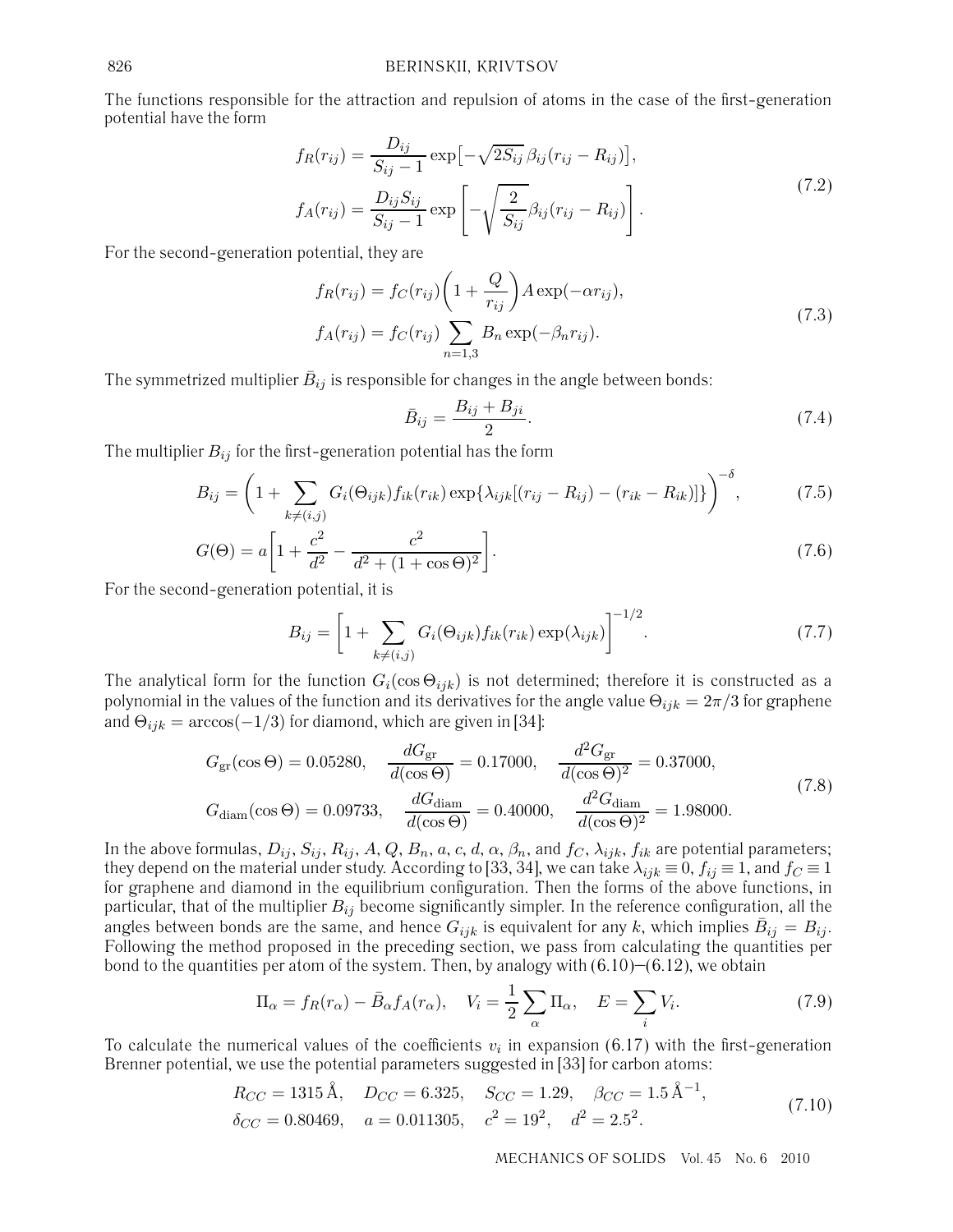Condition (6.21) implies the following value for the equilibrium bond length:

$$
a_{\rm gr} = 1.45068 \,\text{\AA}, \quad a_{\rm diam} = 1.54055 \,\text{\AA}, \tag{7.11}
$$

which, just as the value obtained for the Tersoff potential, differs from the experimental value for graphene  $(1.42 \text{ Å})$  but coincides with the experimental value for diamond  $(1.54 \text{ Å})$ . Finally, substituting  $(7.10)$ – $(7.11)$  into  $(6.17)$ , we obtain

$$
G_1 = 45.634 \,\mathrm{eV}, \quad G_2 = 1.5905 \,\mathrm{eV}, \quad G_3 = 3.1089 \,\mathrm{eV}, \quad G_4 = -0.13979 \,\mathrm{eV} \tag{7.12}
$$

for graphene and

$$
G_1 = 38.323 \,\text{eV}, \quad G_2 = 1.0123 \,\text{eV}, \quad G_3 = 3.1112 \,\text{eV}, \quad G_4 = -0.16670 \,\text{eV} \tag{7.13}
$$

for diamond. Let us calculate the same coefficients using the parameters of the second-generation Brenner potential, which are given in [34]:

$$
B_1 = 12388.8 \text{ eV}, \quad \beta_1 = 4.72045 \text{ Å}^{-1}, \quad B_2 = 17.5674 \text{ eV}, \quad \beta_2 = 1.43321 \text{ Å}^{-1},
$$
  
\n
$$
B_3 = 30.7149 \text{ eV}, \quad \beta_3 = 1.38269 \text{ Å}^{-1}, \quad Q = 0.313460 \text{ Å}, \quad A = 10953.5 \text{ eV}, \quad \alpha = 4.74654 \text{ Å}^{-1}.
$$

For these parameters, condition (6.21) implies the following value of the equilibrium bond length:

$$
a_{\rm gr} = 1.42038 \,\text{\AA}, \quad a_{\rm diam} = 1.54401 \,\text{\AA}.\tag{7.15}
$$

Out of the three potentials considered above, only the last one satisfies the experimental values in both cases. The expansion coefficients for graphene take the values:

 $G_1 = 43.945 \text{ eV}, \quad G_2 = 1.5601 \text{ eV}, \quad G_3 = 3.6373 \text{ eV}, \quad G_4 = -0.13773 \text{ eV}.$  (7.16)

For diamond, we obtain

$$
G_1 = 35.187 \,\text{eV}, \quad G_2 = 4.1248 \,\text{eV}, \quad G_3 = 4.4724 \,\text{eV}, \quad G_4 = -0.39410 \,\text{eV}. \tag{7.17}
$$

Thus, it has been shown that the formulas obtained in the preceding section with the Tersoff potential can be used for any potential of the same group, in particular, for the Brenner potential. These formulas have been used to determine the coefficients of the expansion of the potential energy per atom.

## 8. COMPUTATION OF THE ELASTIC CHARACTERISTICS OF GRAPHENE AND DIAMOND USING THE PARAMETERS OF INTERACTION POTENTIALS

We use the formulas obtained above to calculate the elastic characteristics of graphene and diamond lattices by applying the Tersoff and Brenner potentials.

To this end, we substitute the coefficients  $G_k$  obtained in the preceding sections into (5.3) and (5.7). The numerical results for the elastic moduli of graphene are given in Table 2. Recall that they correspond to the two-dimensional theory; i.e., Young's modulus is measured in N/m, while the experimentally determined values of graphene rigidities correspond to the three-dimensional theory, and hence are measured in Pa =  $N/m^2$ . Therefore, the experimental characteristics have been recalculated using the known distance between the graphene layers in graphite  $h = 0.34$  nm, which is the coefficient of proportionality between the two- and three-dimensional moduli of elasticity. The volume of the threedimensional elementary cell of a graphite crystal is equal to the product of  $\hbar$  by the volume of the twodimensional elementary cell of a graphene layer. In the table, we use the following notation: TP stands for the Tersoff potential, BP-1, for the first-generation Brenner potential, and BP-2, for the secondgeneration Brenner potential.

As follows from Table 2, the discrepancy between the experimental and theoretical data is very significant. It is paradoxical that the Tersoff potential gives a negative value of Poisson's ratio. A much better coincidence with experimental data is obtained for Young's modulus and the bulk modulus. The latter is 176 N/m for the Tersoff potential. For the first- and second-generation Brenner potentials, the bulk moduli are 201 N/m both, i.e., they are much closer to the current experimental values than the other moduli given in the table. We note that the data for the Brenner potential completely coincides with similar data given in [58], which was also obtained by comparing the energy at the micro- and macrolevels but by a somewhat different method based on the use of the continuum theory of finite strains at the macrolevel and special consideration of internal degrees of freedom at the microlevel.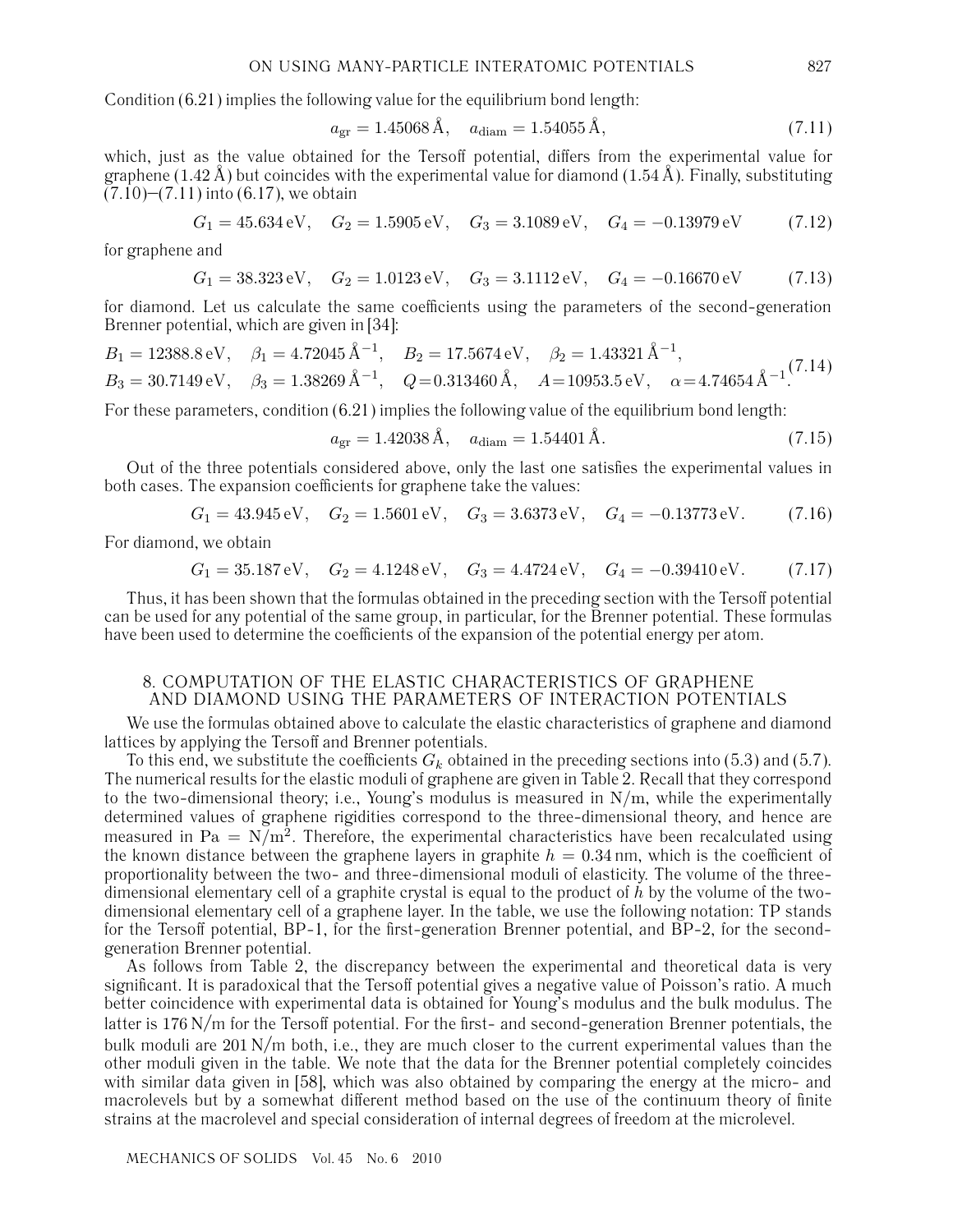| $K$ , N/m | E, N/m | $\nu$    | Method     | Source                         |
|-----------|--------|----------|------------|--------------------------------|
| 176       | 407    | $-0.158$ | TP, 1988   | Present paper                  |
| 201       | 236    | 0.412    | BP-1, 1990 | Present paper                  |
| 201       | 236    | 0.412    | BP-1, 1990 | M. Arroyo et al., 2004 [58]    |
| 194       | 227    | 0.416    | BP-2, 2002 | C.D. Reddy et al., 2006 [59]   |
| 201       | 243    | 0.397    | BP-2, 2002 | Present paper                  |
| 201       | 243    | 0.397    | BP-2, 2002 | M. Arroyo et al., 2004 [58]    |
| 240       | 360    | 0.249    | Experiment | J.C. Bowman et al., 1958 [5]   |
| 211       | 350    | 0.170    | Experiment | O.L. Blakslee et al., 1970 [6] |
| 212       | 371    | 0.125    | Experiment | A. Bosak et al., 2007 [11]     |

**Table 2**

**Table 3**

| К   | $C_{11}$ | $C_{12}$ | $C_{44}$ | Method                             |
|-----|----------|----------|----------|------------------------------------|
| 426 | 1337     | $-31$    | 566      | Tersoff potential, 1988            |
| 485 | 664      | 395      | 230      | Brenner potential-1, 1990          |
| 442 | 1123     | 101      | 670      | Brenner potential-2, 2002          |
| 442 | 1079     | 124      | 578      | MsSkimin (1972), [19]              |
| 442 | 1076     | 125      | 577      | Grimsditch and Ramdas (1975), [21] |
| 442 | 1076     | 125      | 576      | Shutilov (1980), [22]              |
| 443 | 1080     | 125      | 577      | Gilman (2002), [23]                |

Note that in [60], the results  $E = 227 \text{ N/m}$  and  $\nu = 0.416$  were obtained by a computer simulation based on the use of the second-generation Brenner potential, and these results are close to the data presented by the author of the present paper and to the data given in [58]. Moreover, in [60], the computations were performed after the minimization of the potential energy of a graphene sheet by determining an equilibrium configuration. Apparently, this resulted in a significant decrease in the error arising due to the necessity of considering the internal degrees of freedom of the lattice.

Possibly, the large error in the description of the elastic moduli by the potentials under study originates from the fact that the authors of these potentials, when trying to fit them to experimental data, did not take account of the internal degrees of freedom that correspond to shifting of sublattices in the crystal. In particular, it was shown in [58] that if Young's modulus and Poisson's ratio of graphene are calculated without taking into account the shift, then the values 337.8 N/m and 0.1580 are obtained, respectively, which are close to the experimental data. Apparently, the same result can be obtained by setting the second term in  $(4.5)$  to zero.

The numerical results for the elastic moduli of diamond are given in Table 3 (in GPa). It follows from the table that the discrepancy with the experimental data for all three potentials is significant, just as in the case of graphene. The Tersoff potential gives a negative value of the modulus  $C_{12}$ , a similar effect was also observed for graphene. The values obtained by using the second-generation Brenner potential are the closest to the experimental data and this is especially true for the bulk modulus. The first-generation Brenner potential is the most inexact; apparently, this is because Brenner did not include the constants  $C_{11}$ ,  $C_{12}$ , and  $C_{44}$  in the set of experimental data used in the parametrization [59].

It follows from the above that, to describe the elastic characteristics of crystals more adequately, it is required either to refine the existing potentials or to use different approaches; for example, moment interaction should be used, whose parameters have a clear mechanical meaning, which makes it easier to ensure the correspondence between the mechanical characteristics of crystals [28, 50–52].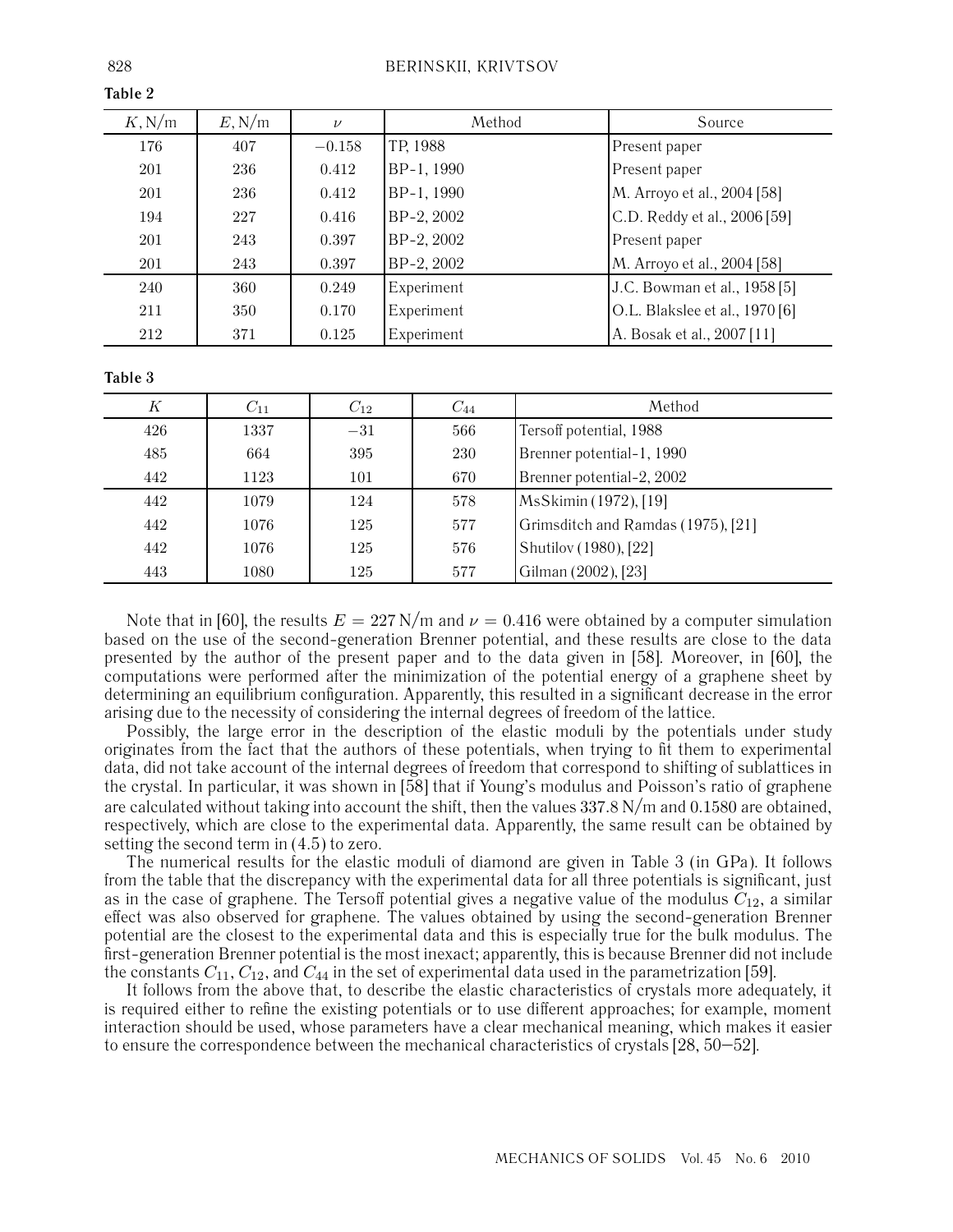### 9. SOME RELATIONS FOR DETERMINING STRAINS OF INTERATOMIC BONDS AND COMPONENTS OF THE RIGIDITY TENSOR

In this section, we derive some relations, which were used earlier. At the first reading of the paper, this section can be omitted.

Consider the deformation of the bonds of a given particle with the nearest neighbors; let us label these bonds with the index  $\alpha$ . In the actual configuration, the bond vectors  $\mathbf{A}_\alpha$  are expressed as

$$
\mathbf{A}_{\alpha} = \mathbf{a}_{\alpha} + \mathbf{u}_{\alpha} - \mathbf{u} + a\boldsymbol{\zeta},\tag{9.1}
$$

where  $a_\alpha$  is the bond vector between the given particle and particle  $\alpha$  in the reference configuration,  $u_\alpha$ and **u** are the displacement vectors of particle  $\alpha$  and the given particle, and  $a\zeta$  is the discrepancy vector (a is the bond length in the reference configuration).

Taking the long-wave approximation into account, we can write

$$
\mathbf{u}_{\alpha} - \mathbf{u} = \mathbf{a}_{\alpha} \cdot \nabla \mathbf{u}.\tag{9.2}
$$

Then, omitting the small terms, we obtain from (9.1):

$$
\mathbf{A}_{\alpha} = \mathbf{a}_{\alpha} + \mathbf{a}_{\alpha} \cdot \nabla \mathbf{u} + a\boldsymbol{\zeta}, \quad A_{\alpha}^{2} = a_{\alpha}^{2} + 2\mathbf{a}_{\alpha}\mathbf{a}_{\alpha} \cdot \boldsymbol{\epsilon} + 2\mathbf{a}_{\alpha} \cdot a\boldsymbol{\zeta}.
$$
 (9.3)

We express the magnitude of the bond vector in the actual configuration as

$$
A_{\alpha} \simeq a(1 - \mathbf{n}_{\alpha}\mathbf{n}_{\alpha} \cdot \boldsymbol{\varepsilon} + \mathbf{n}_{\alpha} \cdot \boldsymbol{\zeta}). \tag{9.4}
$$

Then the value of the bond strain is equal to

$$
\kappa_{\alpha} = \frac{A_{\alpha} - a_{\alpha}}{a_{\alpha}} = \mathbf{n}_{\alpha} \mathbf{n}_{\alpha} \cdot \boldsymbol{\varepsilon} + \mathbf{n}_{\alpha} \cdot \boldsymbol{\zeta}.
$$
 (9.5)

Let us estimate the change in the angle  $\varphi$  between the bonds. Denote the small increment in the angle between bonds  $\alpha$  and  $\beta$  by  $\xi_{\alpha\beta}$  and write

$$
\cos(\varphi + \xi_{\alpha\beta}) = \frac{\mathbf{A}_{\alpha} \cdot \mathbf{A}_{\beta}}{A^2} = \cos\varphi - \sin\varphi \,\xi_{\alpha\beta}.\tag{9.6}
$$

Taking into account that  $\cos \varphi = (\mathbf{a}_{\alpha} \cdot \mathbf{a}_{\beta})/a^2$  and

$$
A_{\alpha} \cdot A_{\beta} = a_{\alpha} \cdot a_{\beta} + 2a_{\alpha}a_{\beta} \cdot \varepsilon + 2(a_{\alpha} + a_{\beta}) \cdot a_{\alpha}, \tag{9.7}
$$

we arrive at the relation

$$
\cos \varphi - \sin \varphi \, \xi_{\alpha\beta} = (\cos \varphi + 2\kappa_{\alpha\beta})(1 - \kappa_{\alpha})(1 - \kappa_{\beta}). \tag{9.8}
$$

Here we have introduced the notation

$$
\kappa_{\alpha\beta} = \mathbf{n}_{\alpha}\mathbf{n}_{\beta}\cdot\boldsymbol{\varepsilon} + \frac{1}{2}(\mathbf{n}_{\alpha} + \mathbf{n}_{\beta})\cdot\boldsymbol{\zeta}.\tag{9.9}
$$

Transforming (9.8), we finally obtain

$$
\xi_{\alpha\beta} = \frac{(\kappa_{\alpha} + \kappa_{\beta})\cos\varphi - 2\kappa_{\alpha\beta}}{\sin\varphi}.
$$
\n(9.10)

Thus, we have determined the strains of the interatomic bonds. Further, we present a method for determining the components of the rigidity tensor.

Consider the unit vectors  $\mathbf{n}_{\alpha}$  and  $\mathbf{n}_{\beta}$  determining the directions of two adjacent bonds. We represent **n**<sub>β</sub> as the sum of two terms, parallel and perpendicular to  $\mathbf{n}_{\alpha}$ :

$$
\mathbf{n}_{\beta} = \mathbf{n}_{\alpha} \cos \varphi + \mathbf{n}_{a}^{b} \sin \varphi, \tag{9.11}
$$

where  $\mathbf{n}_a^b$  is the unit vector perpendicular to  $\mathbf{n}_\alpha.$  We assume that, by the lattice symmetry, the following identities are satisfied:

$$
\sum_{\beta(\alpha)} \mathbf{n}_a^b = 0, \quad \sum_{\beta(\alpha)} \mathbf{n}_a^b \mathbf{n}_a^b = \frac{M_1}{d-1} (\mathbf{E} - \mathbf{n}_\alpha \mathbf{n}_\alpha), \quad \sum_{\alpha} \mathbf{n}_\alpha \mathbf{n}_\alpha = \frac{M}{d} \mathbf{E},
$$
(9.12)

where the summation over  $\beta(\alpha)$  implies the summation over all bonds adjacent to  $\mathbf{n}_{\alpha}$ ;  $d = 2, 3$  is the space dimension,  $\bf{E}$  is the unit tensor corresponding to the space dimension,  $\bf{M}$  is the number of the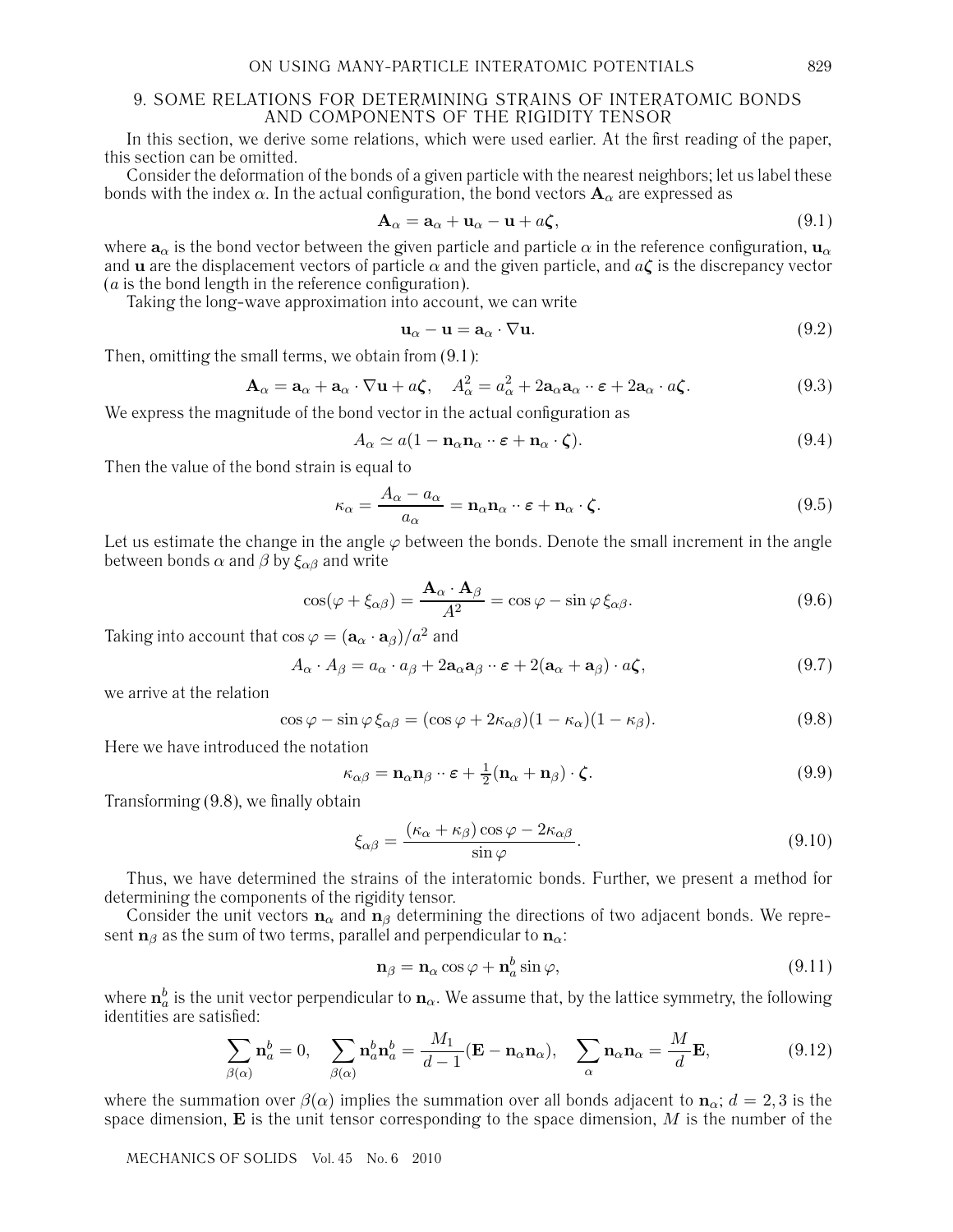nearest neighbors of the given atom, and  $M_1$  is the number of the bonds adjacent to the given bond. These identities hold for the graphite lattice and also, at least, for the following crystal lattices: triangular, square, simple cubic, and BCC. Using formulas  $(9.11)$ – $(9.12)$ , we obtain

$$
\sum_{\beta(\alpha)} \mathbf{n}_{\beta} \mathbf{n}_{\beta} = M_1 P \mathbf{n}_{\alpha} \mathbf{n}_{\alpha} + \frac{M_1}{d-1} \mathbf{E}, \quad P = \cos^2 \varphi - \frac{\sin^2 \varphi}{d-1}.
$$
 (9.13)

Then the following tensors can be transformed as

$$
\sum_{\alpha,\beta}^{\prime} \mathbf{n}_{\alpha} \mathbf{n}_{\beta} \mathbf{n}_{\beta} = M_1 P \sum_{\alpha} \mathbf{n}_{\alpha} \mathbf{n}_{\alpha} \mathbf{n}_{\alpha} + Q \mathbf{J}_1,
$$
\n
$$
\sum_{\alpha,\beta}^{\prime} \left( \mathbf{n}_{\alpha} \mathbf{n}_{\beta} \mathbf{n}_{\alpha} \mathbf{n}_{\beta} + \mathbf{n}_{\alpha} \mathbf{n}_{\beta} \mathbf{n}_{\beta} \mathbf{n}_{\alpha} \right) = 2M_1 P \sum_{\alpha} \mathbf{n}_{\alpha} \mathbf{n}_{\alpha} \mathbf{n}_{\alpha} \mathbf{n}_{\alpha} + Q(\mathbf{J}_2 + \mathbf{J}_3),
$$
\n(9.14)

where  $J_k$  are isotropic tensors of rank four,

$$
\mathbf{J}_1 = \mathbf{e}_k \mathbf{e}_k \mathbf{e}_n \mathbf{e}_n = \mathbf{E} \mathbf{E}, \quad \mathbf{J}_2 = \mathbf{e}_k \mathbf{e}_n \mathbf{e}_n \mathbf{e}_k, \quad \mathbf{J}_3 = \mathbf{e}_k \mathbf{e}_n \mathbf{e}_k \mathbf{e}_n,\tag{9.15}
$$

where  $\mathbf{e}_k$  are the vectors of some orthonormal basis; here and henceforth, we use the summation over the repeated Latin index. We have introduced the notation

$$
Q = \frac{M_1 M \sin^2 \varphi}{d(d-1)}.\tag{9.16}
$$

In deriving formulas for the rigidity tensor, the following useful identities will be useful:

$$
\sum_{\alpha,\beta}' \mathbf{n}_{\alpha} \mathbf{n}_{\alpha} \mathbf{n}_{\alpha} = M_{1} \sum_{\alpha} \mathbf{n}_{\alpha} \mathbf{n}_{\alpha} \mathbf{n}_{\alpha}, \quad \sum_{\alpha,\beta}' \mathbf{n}_{\alpha} \mathbf{n}_{\alpha} \mathbf{n}_{\alpha} = M_{1} \sum_{\alpha} \mathbf{n}_{\alpha} \mathbf{n}_{\alpha} \mathbf{n}_{\alpha},
$$

$$
\sum_{\alpha,\beta}' \mathbf{n}_{\alpha} \mathbf{n}_{\alpha} = M_{1} \sum_{\alpha} \mathbf{n}_{\alpha} \mathbf{n}_{\alpha}, \quad \sum_{\alpha,\beta}' \mathbf{n}_{\alpha} \mathbf{n}_{\alpha} \mathbf{n}_{\alpha} \mathbf{n}_{\beta} = M_{1} \cos \varphi \sum_{\alpha} \mathbf{n}_{\alpha} \mathbf{n}_{\alpha} \mathbf{n}_{\alpha} \mathbf{n}_{\alpha}, \qquad (9.17)
$$

$$
\sum_{\alpha,\beta}' \mathbf{n}_{\alpha} \mathbf{n}_{\alpha} \mathbf{n}_{\beta} = M_{1} \cos \varphi \sum_{\alpha} \mathbf{n}_{\alpha} \mathbf{n}_{\alpha} \mathbf{n}_{\alpha}, \qquad \sum_{\alpha,\beta}' \mathbf{n}_{\alpha} \mathbf{n}_{\beta} = M_{1} \cos \varphi \sum_{\alpha} \mathbf{n}_{\alpha} \mathbf{n}_{\alpha}.
$$

Using the lattice symmetry, it is easy to see that

$$
\mathbf{a}_m \cdot \mathbf{a}_n = \begin{cases} a^2, & \mu = \nu, \\ -\frac{a^2}{d}, & \mu \neq \nu, \end{cases} \Leftrightarrow \mathbf{a}_m \cdot \mathbf{a}_n = \frac{1}{d} a^2 [(d+1)\delta_{mn} - 1]
$$
(9.18)

where  $\delta_{mn}$  is the Kronecker delta. The use of formula (9.18) allows us to calculate the product

$$
\sum_{\alpha} \mathbf{n}_{\alpha} \mathbf{n}_{\alpha} \mathbf{n}_{\alpha} \cdot \sum_{\alpha} \mathbf{n}_{\alpha} \mathbf{n}_{\alpha} \mathbf{n}_{\alpha} = \frac{d+1}{d} \sum_{\alpha} \mathbf{n}_{\alpha} \mathbf{n}_{\alpha} \mathbf{n}_{\alpha} \mathbf{n}_{\alpha} - \frac{1}{d} \left( \sum_{\alpha} \mathbf{n}_{\alpha} \mathbf{n}_{\alpha} \right) \left( \sum_{\alpha} \mathbf{n}_{\alpha} \mathbf{n}_{\alpha} \right). \tag{9.19}
$$

In what follows, we derive several relations that will be useful for calculating the rigidity tensor with adjacent bonds taken into account. Let us consider the terms with  $G_4$  in (4.1):

$$
\xi_{\alpha\beta}\xi_{\alpha\gamma} = (\kappa_{\alpha}^2 + \kappa_{\alpha}\kappa_{\beta} + \kappa_{\alpha}\kappa_{\gamma} + \kappa_{\beta}\kappa_{\gamma})\frac{\cos^2\varphi}{\sin^2\varphi} \n- \frac{2\cos\varphi}{\sin^2\varphi} [\kappa_{\alpha\beta}(\kappa_{\alpha} + \kappa_{\gamma}) + \kappa_{\alpha\gamma}(\kappa_{\alpha} + \kappa_{\beta})] + \frac{4}{\sin^2\varphi} \kappa_{\alpha\beta}\kappa_{\alpha\gamma}.
$$
\n(9.20)

Obviously, the following relations are satisfied:

$$
\sum_{\alpha,\beta,\gamma}^{\prime} \kappa_{\alpha}^{2} = \sum_{\alpha} \kappa_{\alpha}^{2}, \quad \sum_{\alpha,\beta,\gamma}^{\prime} (\kappa_{\alpha}\kappa_{\beta} + \kappa_{\alpha}\kappa_{\gamma}) = \sum_{\alpha,\beta} \kappa_{\alpha}\kappa_{\beta}, \quad \sum_{\alpha,\beta,\gamma}^{\prime} \kappa_{\alpha}\kappa_{\gamma} = \frac{1}{2} \sum_{\beta,\gamma} \kappa_{\beta}\kappa_{\gamma},
$$
\n
$$
\sum_{\alpha,\beta,\gamma}^{\prime} \kappa_{\alpha} (\kappa_{\alpha\beta} + \kappa_{\alpha\gamma}) = \sum_{\alpha,\beta,\gamma} \kappa_{\alpha}\kappa_{\alpha\beta}, \quad \sum_{\alpha,\beta,\gamma}^{\prime} \kappa_{\alpha\beta}\kappa_{\alpha\gamma} = \frac{1}{2} \sum_{\alpha,\beta,\gamma} \kappa_{\alpha\beta}\kappa_{\alpha\gamma}.
$$
\n(9.21)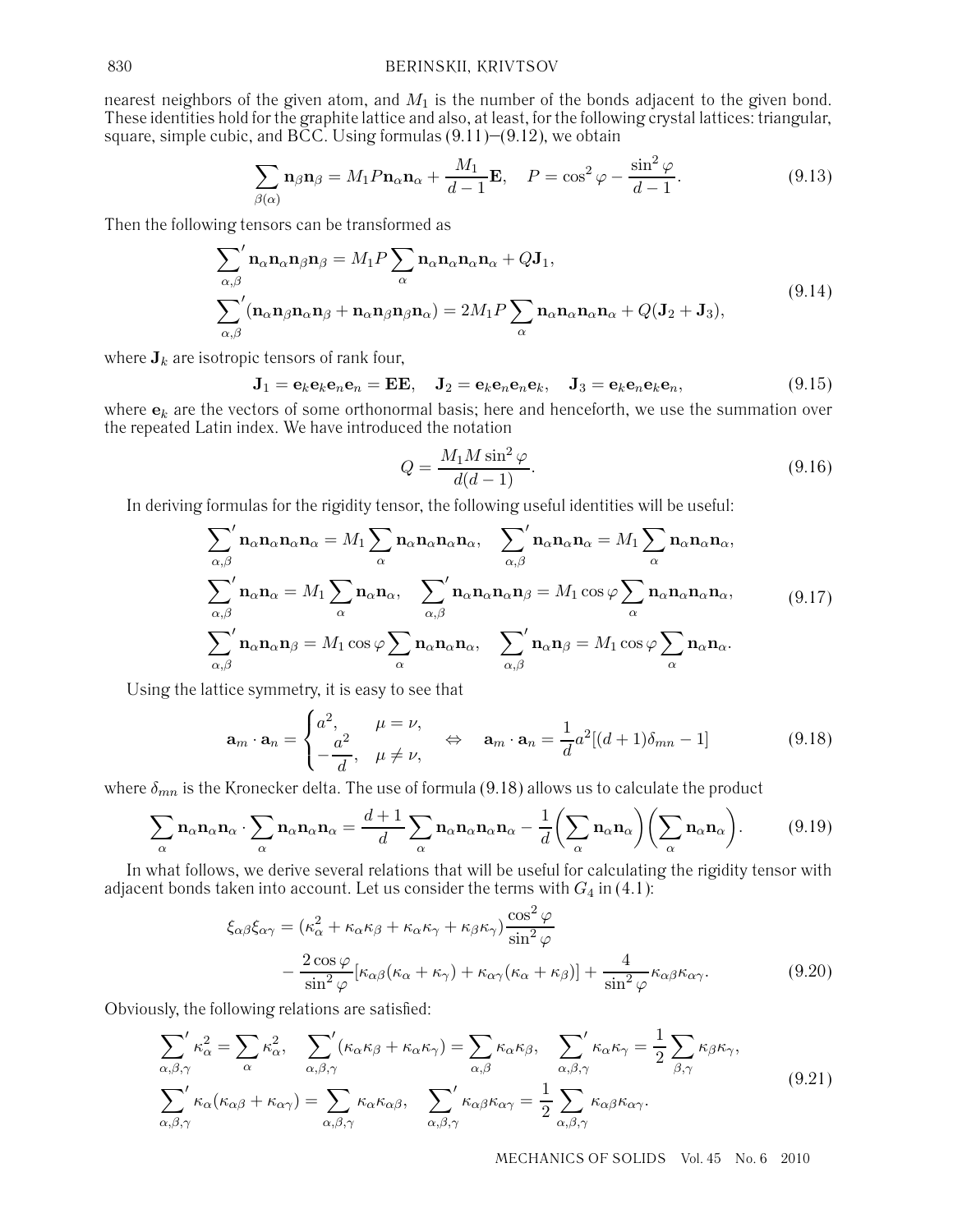Using them, we obtain

$$
\sum_{\alpha,\beta,\gamma}^{\prime} \xi_{\alpha\beta} \xi_{\alpha\gamma} = \cot^2 \varphi \left( \sum_{\alpha} \kappa_{\alpha}^2 + \sum_{\alpha,\beta} \kappa_{\alpha} \kappa_{\beta} + \frac{1}{2} \sum_{\beta,\gamma} \kappa_{\beta} \kappa_{\gamma} \right) - 2 \frac{\cot \varphi}{\sin \varphi} \left( \sum_{\alpha,\beta} \kappa_{\alpha} \kappa_{\alpha\beta} + \sum_{\alpha,\beta,\gamma} \kappa_{\alpha\beta} \kappa_{\gamma} \right) + \frac{2}{\sin^2 \varphi} \sum_{\alpha,\beta,\gamma} \kappa_{\alpha\beta} \kappa_{\alpha\gamma}.
$$
 (9.22)

Everything written above holds for both the two-dimensional and three-dimensional spaces.

Consider the first bracket in (9.22). Note that, for both graphite and diamond, each bond has an adjacent bond. This implies the relation

$$
\sum_{\beta,\gamma} \kappa_{\beta} \kappa_{\gamma} = \sum_{\alpha,\beta} \kappa_{\alpha} \kappa_{\beta},\tag{9.23}
$$

which significantly simplifies the summation.

Let us consider the last term in  $(9.22)$ . To take the symmetry of the rigidity and strain tensors into account explicitly, we use the relation

$$
\kappa_{\alpha\beta}\kappa_{\alpha\gamma} = \frac{1}{4}(\kappa_{\alpha\beta}\kappa_{\alpha\gamma} + \kappa_{\alpha\beta}\kappa_{\gamma\alpha} + \kappa_{\beta\alpha}\kappa_{\alpha\gamma} + \kappa_{\beta\alpha}\kappa_{\gamma\alpha}).\tag{9.24}
$$

Substituting relations  $(4.6)$  into  $(9.20)$  and using  $(9.21)$ – $(9.24)$ , we arrive at tensors of ranks two, three, and four, in which it is required to sum over the indices  $\alpha$ ,  $\beta$ , and  $\gamma$ . Using the lattice symmetry, we can show that, finally, it is possible to pass from the summation over two or three indices to the summation over a single index. Let us illustrate this for the required relations.

Consider the unit vectors  $\mathbf{n}_{\alpha}$  and  $\mathbf{n}_{\beta}$  determining the directions of two adjacent bonds. We represent  $\mathbf{n}_{\beta}$  as the sum of two terms, parallel and perpendicular to  $\mathbf{n}_{\alpha}$ :

$$
\mathbf{n}_{\beta} = \mathbf{n}_{\alpha} \cos \varphi + \mathbf{n}_{a}^{b} \sin \varphi, \quad \mathbf{n}_{\gamma} = \mathbf{n}_{\alpha} \cos \varphi - \mathbf{n}_{a}^{b} \sin \varphi,
$$
(9.25)

where  $\mathbf{n}_a^b$  is the unit vector perpendicular to  $\mathbf{n}_\alpha$ . Assume that, by the lattice symmetry, the following identities hold:

$$
\sum_{\beta(\alpha)} \mathbf{n}_a^b = 0, \quad \sum_{\beta(\alpha)} \mathbf{n}_a^b \mathbf{n}_a^b = \frac{M_1}{d-1} (\mathbf{E} - \mathbf{n}_\alpha \mathbf{n}_\alpha), \quad \sum_{\alpha} \mathbf{n}_\alpha \mathbf{n}_\alpha = \frac{M}{d} \mathbf{E},
$$
(9.26)

where the summation over  $\beta(\alpha)$  implies the summation over all bonds adjacent to  $\mathbf{n}_{\alpha}$ ,  $d = 2, 3$  is the space dimension, **E** is the unit tensor corresponding to the space dimension, M is the number of the nearest neighbors of the given atom, and  $M_1$  is the number of the bonds adjacent to the given bond. Using formulas (9.25)–(9.26) and taking into account that

$$
\sum_{\alpha,\beta} \mathbf{n}_{\alpha} \mathbf{n}_{\alpha} \mathbf{n}_{\alpha} \mathbf{n}_{\alpha} = M_1 \sum_{\alpha} \mathbf{n}_{\alpha} \mathbf{n}_{\alpha} \mathbf{n}_{\alpha} \mathbf{n}_{\alpha}, \quad \sum_{\alpha,\beta} \mathbf{n}_{\alpha} \mathbf{n}_{\alpha} \mathbf{n}_{\alpha} \mathbf{n}_{\beta} = M_1 \cos \varphi \sum_{\alpha} \mathbf{n}_{\alpha} \mathbf{n}_{\alpha} \mathbf{n}_{\alpha} \mathbf{n}_{\alpha}, \tag{9.27}
$$

we obtain the following relations:

$$
\sum_{\alpha,\beta} \mathbf{n}_{\alpha} \mathbf{n}_{\alpha} \mathbf{n}_{\beta} \mathbf{n}_{\beta} = M_1 P \sum_{\alpha} \mathbf{n}_{\alpha} \mathbf{n}_{\alpha} \mathbf{n}_{\alpha} \mathbf{n}_{\alpha} + Q \mathbf{J}_1,
$$
\n
$$
\sum_{\alpha,\beta,\gamma} \mathbf{n}_{\alpha} \mathbf{n}_{\alpha} \mathbf{n}_{\gamma} \mathbf{n}_{\gamma} = \sum_{\alpha,\beta,\gamma} \mathbf{n}_{\beta} \mathbf{n}_{\gamma} \mathbf{n}_{\alpha} \mathbf{n}_{\alpha} = M_1 \tilde{P} \sum_{\alpha} \mathbf{n}_{\alpha} \mathbf{n}_{\alpha} \mathbf{n}_{\alpha} - Q \mathbf{J}_1,
$$
\n(9.28)

$$
\frac{1}{4}\sum_{\alpha,\beta,\gamma}(\mathbf{n}_{\alpha}\mathbf{n}_{\beta}\mathbf{n}_{\gamma}\mathbf{n}_{\alpha}+\mathbf{n}_{\alpha}\mathbf{n}_{\beta}\mathbf{n}_{\alpha}\mathbf{n}_{\gamma}+\mathbf{n}_{\beta}\mathbf{n}_{\alpha}\mathbf{n}_{\gamma}\mathbf{n}_{\alpha}+\mathbf{n}_{\alpha}\mathbf{n}_{\beta}\mathbf{n}_{\alpha}\mathbf{n}_{\gamma})=M_{1}\tilde{P}\sum_{\alpha}\mathbf{n}_{\alpha}\mathbf{n}_{\alpha}\mathbf{n}_{\alpha}\mathbf{n}_{\alpha}-\frac{Q}{2}(\mathbf{J}_{2}+\mathbf{J}_{3}),
$$

$$
P = \cos^2 \varphi - \frac{\sin^2 \varphi}{d-1}, \quad \tilde{P} = \cos^2 \varphi + \frac{\sin^2 \varphi}{d-1}, \quad Q = \frac{M_1 M \sin^2 \varphi}{d(d-1)}.
$$
\n(9.29)

Here  $J_k$  denotes isotropic tensors of rank four:

$$
\mathbf{J}_1 = \mathbf{e}_k \mathbf{e}_k \mathbf{e}_n \mathbf{e}_n = \mathbf{E} \mathbf{E}, \quad \mathbf{J}_2 = \mathbf{e}_k \mathbf{e}_n \mathbf{e}_n \mathbf{e}_k, \quad \mathbf{J}_3 = \mathbf{e}_k \mathbf{e}_k \mathbf{e}_k \mathbf{e}_n,\tag{9.30}
$$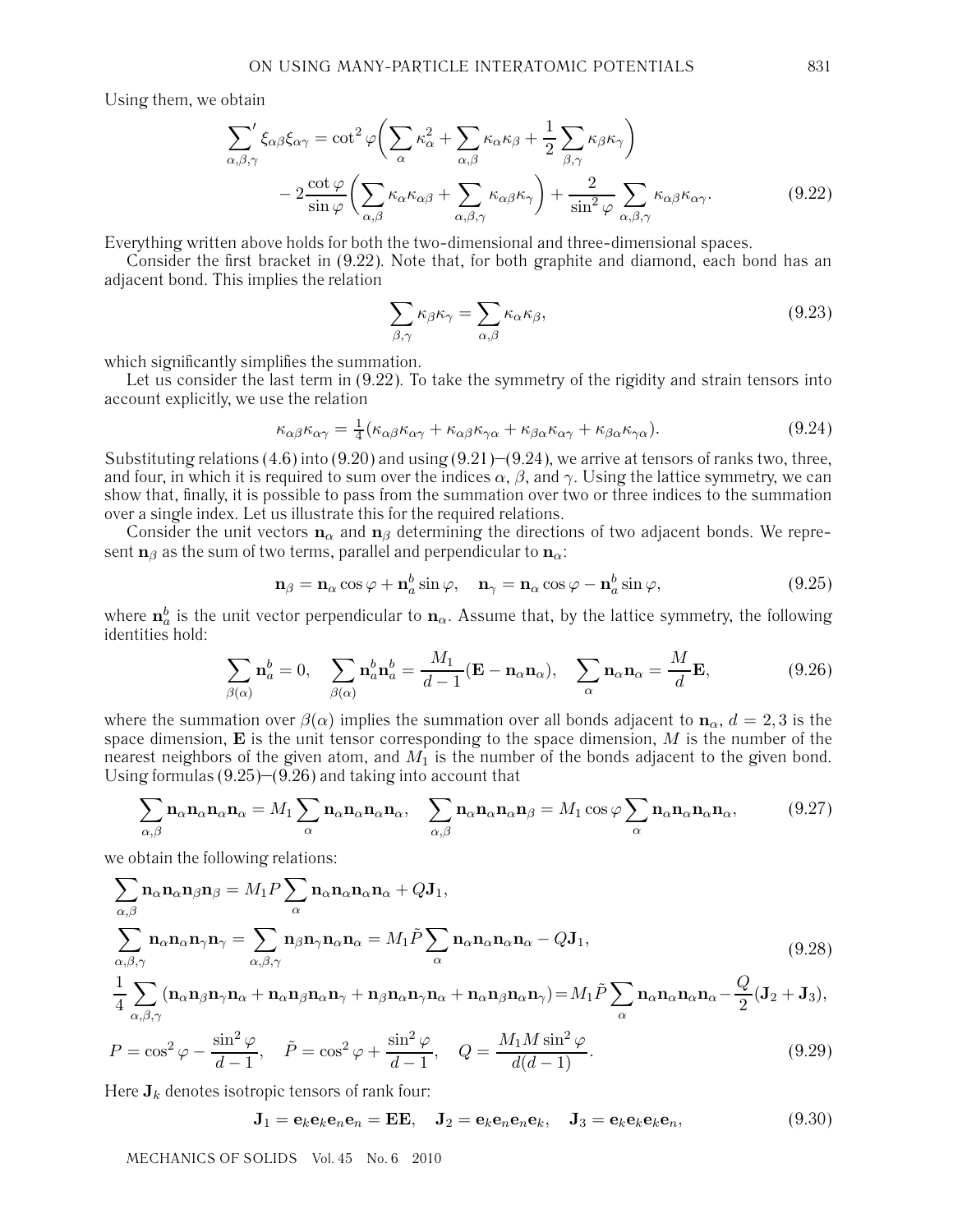where  $\mathbf{e}_k$  are the vectors of some orthonormal basis; here and henceforth, we use the summation over the repeated Latin index.

Proceeding similarly, we obtain the following relations for tensors of rank three:

$$
\sum_{\alpha,\beta} \mathbf{n}_{\alpha} \mathbf{n}_{\beta} \mathbf{n}_{\beta} = M_1 P \sum_{\alpha} \mathbf{n}_{\alpha} \mathbf{n}_{\alpha} \mathbf{n}_{\alpha}, \quad \sum_{\alpha,\beta,\gamma} \mathbf{n}_{\alpha} \mathbf{n}_{\beta} \mathbf{n}_{\gamma} = M_1 \tilde{P} \sum_{\alpha} \mathbf{n}_{\alpha} \mathbf{n}_{\alpha} \mathbf{n}_{\alpha}.
$$
 (9.31)

To derive the last relation, we have used the relation  $\sum_\alpha \mathbf{n}_\alpha=0,$  which holds for many crystal lattices, in particular, for graphite and diamond.

#### 10. CONCLUSION

In this paper, we have proposed an approach which, in the framework of linear elastic deformation, allows one to uniquely connect the elastic characteristics of graphene and diamond with the parameters of several widely known interaction potentials. This approach has been tested by the calculation of the elastic characteristics of graphene using the Tersoff and Brenner parameters. The moduli thus obtained are in a good agreement with the data obtained by other investigators using different methods for calculating the elastic characteristics on the basis of the same potentials. An advantage of the approach proposed in the present paper is the possibility to calculate the elastic characteristics of diamond in addition to those of graphene. The calculated elastic moduli significantly differ from the experimental values. Thus, the interaction potentials proposed by Tersoff and Brenner, when applied to problems of mechanics, can be used to obtain qualitative estimates but cannot pretend to give quantitative results. There are several reasons for this. Firstly, the potentials are very difficult to parameterize; it is often impossible to choose parameters so as to satisfy different materials with good accuracy. Secondly, the potentials do not allow one to taking account of the internal degrees of freedom (shift of sublattices) in model calculations in a correct way. Without any doubt, this does not depreciate the merits of the work by Tersoff, Brenner, and their colleagues. The breakthrough in the field of computational physics caused by these potentials is very significant. At the same time, it is necessary to deal very carefully with the quantitative estimates of the mechanical characteristics obtained with these potentials. For researchers in mechanics, the importance of the approach proposed in the present paper is that it permits adjusting the potential parameters so as to obtain better agreement with the experimental data.

This approach has been developed in the framework of studying adjacent bonds. For graphene and diamond lattices all whose bonds are adjacent, this assumption is justified. Apparently, for other diatomic lattices not all of whose bonds are adjacent (for example, for hexagonal closely packed and FCC lattices), this approach can also be used, but one should pay special attention to the estimation of the errors arising in this case. Moreover, as was noted in the preceding section, if, in the expression for the rigidity tensor, we omit the term related to the internal degrees of freedom, then the above methods can be used to calculate the elastic properties of simple lattices.

## ACKNOWLEDGMENTS

The authors thank E. A. Ivanova, D. A. Indeitsev, and N. F. Morozov for their interest in the present paper and for valuable discussions of the results.

The research was financially supported by the Russian Foundation for Basic Research (projects Nos. 08-01-00865-a and 09-05-12071-ofi<sup>-</sup>m) and by the Program of Presidium of the Russian Academy of Sciences No. 11 "Fundamental Problems of Interaction Mechanics in Technical and Natural Systems, Materials, and Media."

## REFERENCES

- 1. K. S. Novoselov, A. K. Geim, S. V. Morozov, et al., "Electric Field Effect in Atomically Thin Carbon Films, Science **306** (5696), 666–669 (2004).
- 2. K. S. Novoselov, A. K. Geim, S. V. Morozov, et al., "Two-Dimensional Gas of Massless Dirac Fermions in Graphene," Nature **438**, 197–200 (2005).
- 3. M. Segal, "Wait for a Breakthrough in a Year," Publication in Internet. URL: http://www.nanometer.ru/ 2009/10/27/12566498911870\_157791.html (Date 27.08.2010).
- 4. E. A. Belenkov, V. V. Ivanovskaya, and A. L. Ivanovskii, *Nanodiamonds and Relative Carbon Materials. Computer Simulation* (Ekaterinburg, UrO RAN, 2008) [in Russian].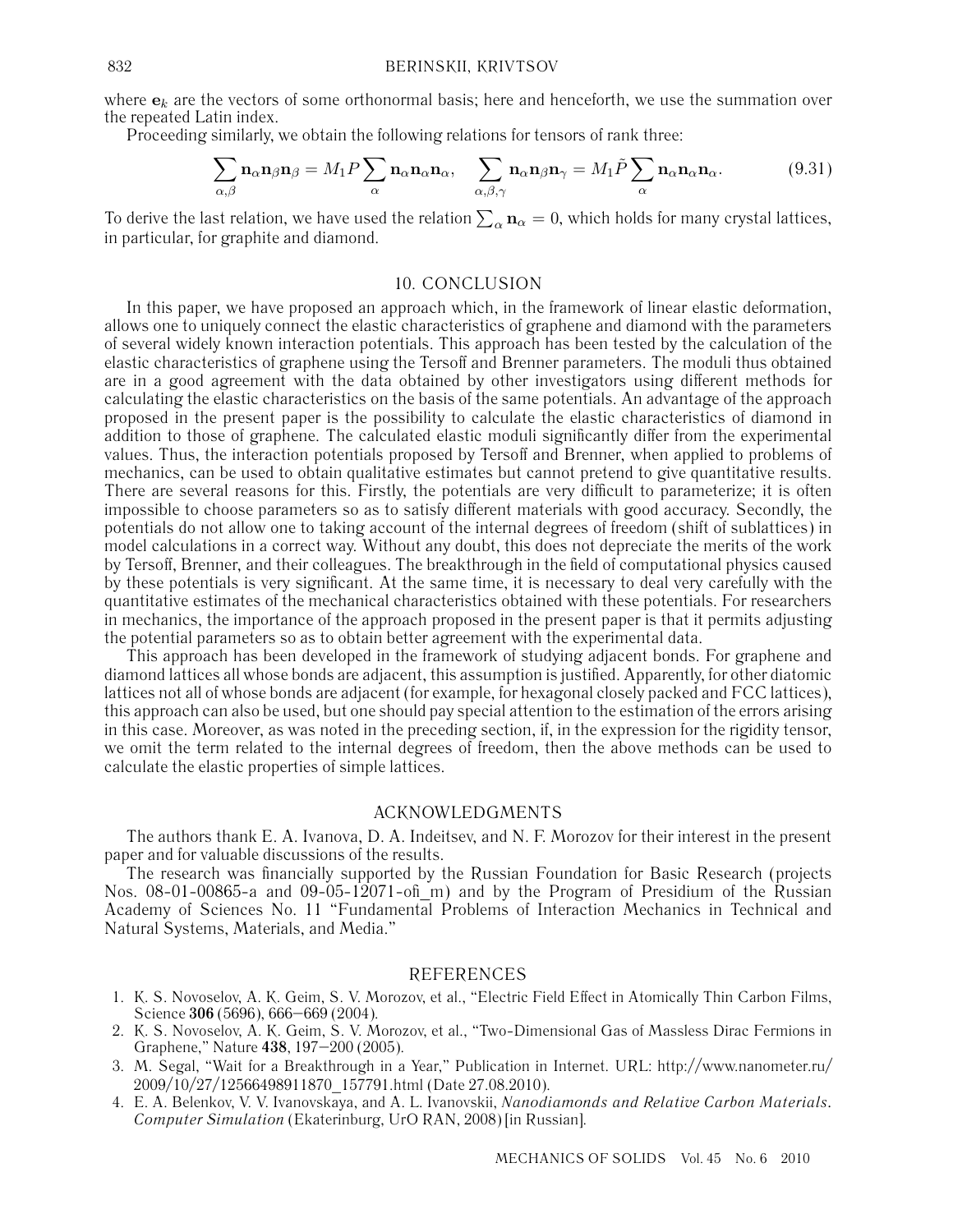- 5. J. C. Bowman and J. A. Krumhansl, "The Low-Temperature Specific Heat of Graphite," J. Phys. Chem. Solids **6** (4), 367–379 (1958).
- 6. O. L. Blakslee, D. G. Proctor, E. J. Seldin, et al., "Elastic Constants of Compression-Annealed Pyrolytic Graphite," J. Appl. Phys. **41** (8), 3373–3382 (1970).
- 7. E. J. Seldin and C. W. Nezbeda, "Elastic Constants and Electron-Microscope Observations of Neutron-Irradiated Compression-Annealed Pyrolytic and Single-Crystal Graphite," J. Appl. Phys. **41** (8), 3389–3400 (1970).
- 8. R. Nicklow, N. Eakabayashi, and H. G. Smith, "Lattice Dynamics of Pyrolytic Graphite," Phys. Rev. B **5**, 4951–4962 (1972).
- 9. W. B. Gauster and I. J. Fritz, "Pressure and Temperature Dependencies of the Elastic Constants of Compression-Annealed Pyrolytic Graphite," J. Appl. Phys. **45** (8), 3309–3314 (1974).
- 10. M. Grimsditch, "Shear Elastic Modulus of Graphite," J. Phys. C: Solid State Phys. **16**, L143–L144 (1983).
- 11. A. Bosak, M. Krisch, M. Mohr, et al., "Elasticity of Single-Crystalline Graphite: Inelastic X-Ray Scattering Study," Phys. Rev. B **75**, 153408(4) (2007).
- 12. I. W. Frank, D. N. Tannenbaim, A. M. Van der Zande, and P. L. McEuen, "Mechanical Properties of Suspended Graphene Sheets," J. Vac. Sci. Tech. **25** (6), 2558–2561 (2007).
- 13. M. Poot and S. J. Van der Zant, "Nanomechanical Properties of Few-Layer Graphene Membranes," Appl. Phys. Lett. **92**, 063111 (2008).
- 14. C. Lee, X. Wei, J. W. Kysar, and J. Hone, "Measurement of the Elastic Properties and Intrinsic Strength of Monolayer Graphene," Science **321**, 385–388 (2009).
- 15. S. Bhagavantuam and J. Bhirnuassenachar, "Elastic Constants of Diamond," Proc. Roy. Soc. London. Ser. A **187** (1010), 381–384 (1946).
- 16. R. F. S. Hearmon, "The Elastic Constants of Anisotropic Materials," Rev. Modern Phys. **18** (3), 409–440 (1946).
- 17. E. Prince and W. A. Wooster, "Determination of Elastic Constants of Crystals from Diffuse Reflection of X-Rays. III. Diamond," Acta Crystallogr. **6** (6), 450–454 (1953).
- 18. H. J. McSkimin and W. L. Bond, "Elastic Moduli of Diamond," Phys. Rev. **105**, 116–987 (1957).
- 19. H. J. McSkimin and P. Andreatch, "Elastic Moduli of Diamond as a Function of Pressure and Temperature," J. Appl. Phys. **43** (7), 2944–2948 (1972).
- 20. H. F. Markham, *National Physical Laboratory Measurements (UK)*, presented by M. J. P. Musgrave, Diamond Conference, Reading (unpublished, 1965).
- 21. M. H. Grimsditch and A. K. Ramdas, "Brillouin Scattering in Diamond," Phys. Rev. B **11** (10), 3139–3148 (1975).
- 22. V. A. Shutilov, *Foundations of Ultrasound Physics* (Izd-vo LGU, Leningrad, 1980) [in Russian].
- 23. J. J. Gilman, "Origins of the Outstanding Mechanical Properties of Diamond," Mater. Res. Innovat. **6** (3), 112–117 (2002).
- 24. S. Iijima, "Helical Microtubules of Graphitic Carbon," Nature **354** (6348), 56–58 (1991).
- 25. D. D. Vvedensky, "Multiscale Modeling of Nanostructures," J. Phys.: Condens. Matter **16** (50), R1537– R1576 (2004).
- 26. R. R. Ruoff, D. Qian, and W. K. Liu, "Mechanical Properties of Carbon Nanotubes: Theoretical Predictions and Experimental Measurements," C. R. Physique **4** (10), 993–1008 (2003).
- 27. P. K. Valalvala and G. M. Odegard, "Modelling Techniques for Determination of Mechanical Properties of Polymer Nanocomposites," Rev. Adv. Mater. Sci. **9**, 34–44 (2005).
- 28. A. M. Krivtsov, *Elastic Properties of One-Atomic and Two-Atomic Crystals* (Izd-vo Politekh. Univ., St. Petersburg, 2009) [in Russian].
- 29. B. D. Annin, S. N. Korobeinikov, and A. V. Babichev, "Computer Simulation of a Twisted Nanotube Buckling," Sib. Zh. Industr. Mat. **11** (1), 3–22 (2008) [J. Appl. Industr. Math. (Engl. Transl.) **3** (3), 318–333 (2009)].
- 30. R. V. Goldstein and A. V. Chentsov, "Discrete-Continuous Model of a Nanotube," Izv. Akad. Nauk. Mekh. Tverd. Tela, No. 4, 57–74 (2005) [Mech. Solids (Engl. Transl.) **40** (4), 45–59 (2005)].
- 31. J. Tersoff, "New Empirical Approach for the Structure and Energy of Covalent Systems," Phys. Rev. B **37** (12), 6991–7000 (1988).
- 32. J. Tersoff, "Empirical Interatomic Potential for Carbon, with Applications to Amorphous Carbon," Phys. Rev. B **61** (25), 2879–2882 (1988).
- 33. D. W. Brenner, "Empirical Potential for Hydrocarbons for Use in Simulating the Chemical Vapor Deposition of Diamond Films," Phys. Rev. B **42** (15), 9458–9471 (1990).
- 34. D. W. Brenner, O. A. Shenderova, J. A. Harrison, et al., "Second-Generation Reactive Empirical Bond Order (REBO) Potential Energy Expression for Hydrocarbons," J. Phys.: Condens. Matter **14**, 783–802 (2002).
- 35. N. L. Allinger, Y. H. Yuh, and J.-H. Lii, "Molecular Mechanics. The MM3 Force Field for Hydrocarbons. 3. The van der Waal's Potentials and Crystal Data for Aliphatic and Aromatic Hydrocarbons," J. Am. Chem. Soc. **111** (23), 8576–8582 (1989).